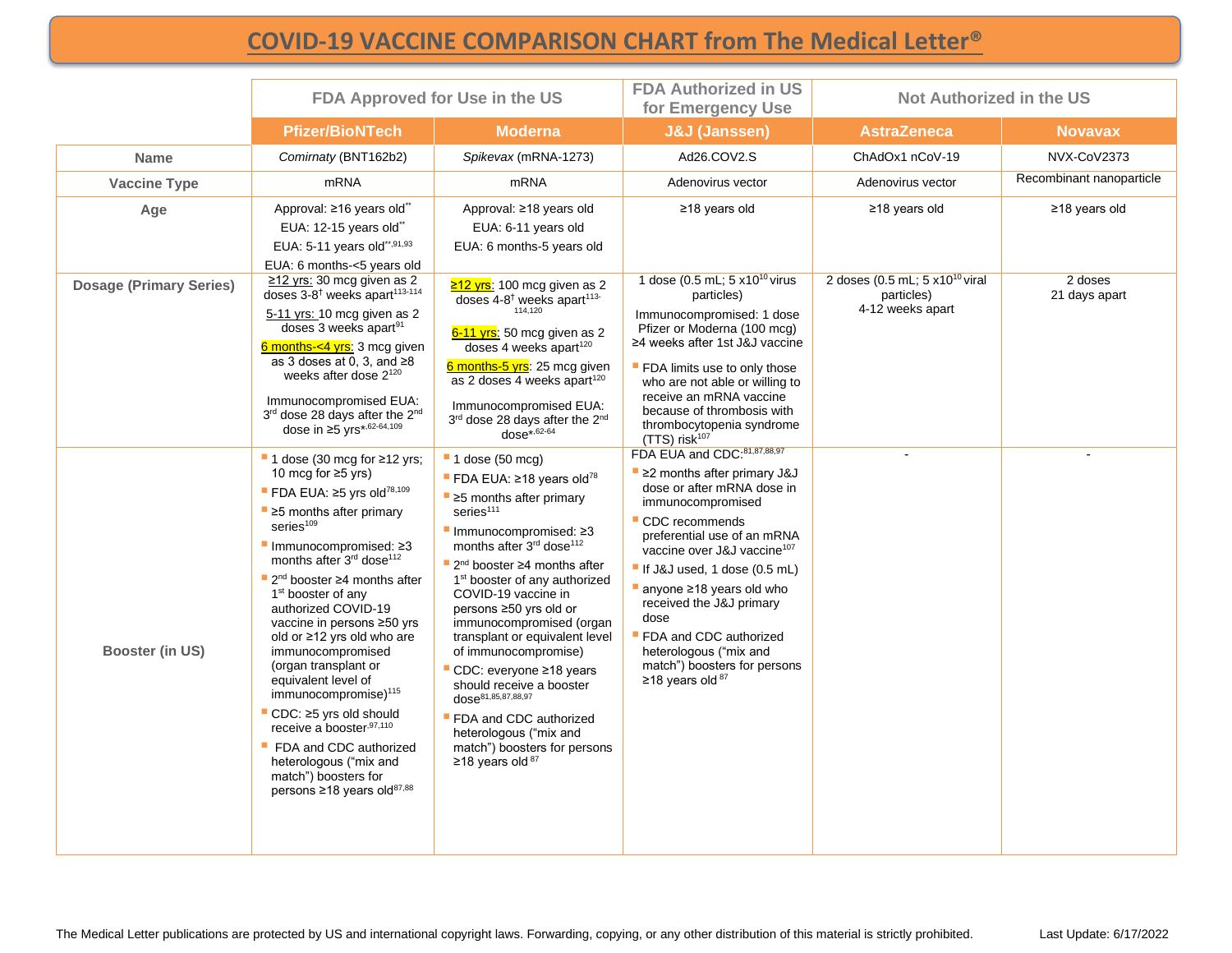|          |                                               | <b>Pfizer/BioNTech</b>                                                                                                                                                                                                                                                            | <b>Moderna</b>                                                                                                                                          | <b>J&amp;J (Janssen)</b>                                                                                                                                                                              | <b>AstraZeneca</b>                                                                                                                                                                                                                                                            | <b>Novavax</b>                                                                                                                                                                                                                                   |
|----------|-----------------------------------------------|-----------------------------------------------------------------------------------------------------------------------------------------------------------------------------------------------------------------------------------------------------------------------------------|---------------------------------------------------------------------------------------------------------------------------------------------------------|-------------------------------------------------------------------------------------------------------------------------------------------------------------------------------------------------------|-------------------------------------------------------------------------------------------------------------------------------------------------------------------------------------------------------------------------------------------------------------------------------|--------------------------------------------------------------------------------------------------------------------------------------------------------------------------------------------------------------------------------------------------|
|          |                                               |                                                                                                                                                                                                                                                                                   | <b>Efficacy</b>                                                                                                                                         |                                                                                                                                                                                                       |                                                                                                                                                                                                                                                                               |                                                                                                                                                                                                                                                  |
|          | <b>Overall</b>                                | 95% (7 days after $2^{nd}$<br>dose) <sup>1</sup> ; 91% (6 mos) <sup>54</sup>                                                                                                                                                                                                      | 94.1% (14 days after $2nd$<br>dose) <sup>2</sup> ; 93.2% (~5.3 mos) <sup>55</sup>                                                                       | $-66.1\%$ (overall) <sup>3,4</sup><br>$-72.0\%$ (US) <sup>3,4</sup><br>Immune responses reported<br>up to 8 months <sup>50</sup><br>94% (booster $\geq$ 2 months<br>after primary dose) <sup>79</sup> | $-66.7\%$ (overall; >14 days<br>after 2 <sup>nd</sup> dose) <sup>5</sup><br>■ 82.4% ( $2^{nd}$ dose ≥12 wks<br>after 1st dose); 54.9% (2 <sup>nd</sup><br>dose <6 wks after $1st$ dose) <sup>5</sup><br>76% (US overall; 15 days<br>after 2 <sup>nd</sup> dose) <sup>13</sup> | 89.7% (UK overall; 7 days<br>after 2 <sup>nd</sup> dose) <sup>6,40</sup><br>90.4% (US overall; 7 days<br>after 2 <sup>nd</sup> dose) <sup>40</sup><br>93% (against VOC) <sup>40</sup><br>100% (against variants<br>not of concern) <sup>40</sup> |
|          | <b>In Elderly Persons</b>                     | 94.7% (≥65 yrs) <sup>1</sup> ; >80% vs<br>hosp. $(275 \text{ yrs})^{71}$ ; 74.7% <sup>74</sup>                                                                                                                                                                                    | 86.4% (≥65 yrs) <sup>2</sup> ; >80% vs<br>hosp. (≥75 yrs) <sup>71</sup> , 74.7% <sup>74</sup>                                                           | 66.2% (≥60 yrs) <sup>4</sup>                                                                                                                                                                          | Limited data                                                                                                                                                                                                                                                                  | 91.0% efficacy in "high-risk"<br>(includes $>65$ yrs) <sup>40</sup>                                                                                                                                                                              |
|          | In Adolescents<br>$(12-15 \text{ years old})$ | 100% <sup>14</sup> ;93% (vs hosp in 12-<br>18 yrs) <sup>96</sup>                                                                                                                                                                                                                  | 100%; 96% <sup>26</sup>                                                                                                                                 |                                                                                                                                                                                                       |                                                                                                                                                                                                                                                                               |                                                                                                                                                                                                                                                  |
|          | In Children<br>(5-11/6-11 years old)          | 90.7% (10 mcg) <sup>89</sup> ; nAb similar<br>to 16-25 yr olds <sup>77,119</sup>                                                                                                                                                                                                  | antibody response similar to<br>18-25 yr olds <sup>90,117,118</sup>                                                                                     |                                                                                                                                                                                                       |                                                                                                                                                                                                                                                                               |                                                                                                                                                                                                                                                  |
|          | In Children<br>$(2 - 5/5$ years old)          | Antibody response did not<br>meet non-inferiority for 2<br>doses <sup>107</sup> ; antibody response<br>similar to 16-25 yr olds for 3<br>doses <sup>119</sup>                                                                                                                     | 36.8%; antibody response<br>similar to 18-25 yr olds <sup>117,118</sup>                                                                                 |                                                                                                                                                                                                       |                                                                                                                                                                                                                                                                               |                                                                                                                                                                                                                                                  |
|          | In Children<br>(6-23 months old)              | Antibody response similar to<br>older subgroups <sup>119</sup>                                                                                                                                                                                                                    | 50.6%; antibody response<br>similar to 18-25 yr olds <sup>117,118</sup>                                                                                 |                                                                                                                                                                                                       |                                                                                                                                                                                                                                                                               |                                                                                                                                                                                                                                                  |
|          | In Severe Disease                             | 90% <sup>1</sup> ; 97% <sup>54</sup> ; 84-86% <sup>72</sup> ; 88%<br>(vs hosp) <sup>75</sup> ; >86% <sup>99</sup>                                                                                                                                                                 | 100% <sup>2</sup> ; 98.2% <sup>55</sup> ; 84-86% <sup>72</sup> ;<br>93% (vs hosp) <sup>75</sup> ; >86% <sup>99</sup>                                    | 85.4%4; US: 87.6% <sup>4</sup> ; 71%,<br>81% <sup>80</sup> (vs hosp) <sup>75</sup> ; >86% <sup>99</sup>                                                                                               | $100\%^{5,8}$                                                                                                                                                                                                                                                                 | 100%9,40                                                                                                                                                                                                                                         |
|          | <b>COVID-19 Death</b>                         | 100%1                                                                                                                                                                                                                                                                             | 100% <sup>2,55</sup>                                                                                                                                    | 100% <sup>4</sup>                                                                                                                                                                                     | 100%                                                                                                                                                                                                                                                                          | 100% <sup>9</sup>                                                                                                                                                                                                                                |
|          | Delta (India; B.1.617.2)                      | 87.9% <sup>30</sup> ; 79% <sup>42</sup> , 64% <sup>43</sup><br>96% vs hosp. <sup>37</sup> ; 87% <sup>44</sup> ; 88%<br>(30.7% 1 dose) <sup>49</sup> ; 46% <sup>56</sup> ; 39-<br>84% <sup>71</sup> ; 75-95% vs hosp. <sup>71</sup> ;<br>53.1% <sup>74</sup> ; 72.3% <sup>99</sup> | 72% (1 dose) <sup>44</sup> ; 76% <sup>56</sup> ;<br>39-84% <sup>71</sup> ; 75-95% vs<br>hosp. <sup>71</sup> ; 53.1% <sup>74</sup> ; 77.8% <sup>99</sup> | 78% <sup>80</sup> ; 69.4% <sup>99;</sup> 1.6-fold<br>lower nAb <sup>46</sup> ; 5.4-fold lower<br>nAb <sup>48</sup>                                                                                    | 59.8% <sup>30</sup> ; 60% <sup>42</sup> ; 92% against<br>hospitalization 37; 67% (1<br>dose) <sup>44</sup> ; 67.0% <sup>49</sup>                                                                                                                                              | Data not available                                                                                                                                                                                                                               |
| Variants | Alpha (B.1.1.7; UK)                           | 85% <sup>23</sup> ; 89.5% <sup>25</sup> ; 89% <sup>44</sup> ;<br>93.7% (48.7% 1 dose) <sup>49</sup> ;<br>91.3% <sup>99</sup>                                                                                                                                                      | 92%44; 96.9% <sup>99</sup> ; in vitro<br>activity <sup>11,31</sup>                                                                                      | ~60-75% <sup>7</sup> ; 86.6% <sup>99</sup>                                                                                                                                                            | 64% (1 dose) <sup>44</sup> ; 74.6% <sup>5</sup> ;<br>70.4% <sup>22</sup> ; 74.5% <sup>49</sup>                                                                                                                                                                                | 86.3% <sup>9</sup>                                                                                                                                                                                                                               |
|          | <b>Beta (B.1.351; South</b><br>Africa)        | 75.0% <sup>25</sup> ; 84% <sup>44</sup> ; 100% <sup>54</sup>                                                                                                                                                                                                                      | 77% (1 dose) <sup>44</sup> ; in vitro lower<br>activity <sup>11,31</sup>                                                                                | 64.0% <sup>4</sup> ; 6.7-fold lower nAb                                                                                                                                                               | 48% (1 dose) <sup>44</sup> ;10.4% <sup>12</sup>                                                                                                                                                                                                                               | 43.0% overall; 51.0% HIV-<br>negative <sup>9</sup>                                                                                                                                                                                               |
|          | Gamma (P.1; Brazil)                           | 84% <sup>44</sup> ; in vitro activity <sup>10</sup>                                                                                                                                                                                                                               | 77% (1 dose) <sup>44</sup> ; in vitro<br>lower <sup>11,31</sup>                                                                                         | 68.1%4                                                                                                                                                                                                | 48% (1 dose) <sup>44</sup> ; effective<br>(prelim data)                                                                                                                                                                                                                       | Data not available                                                                                                                                                                                                                               |
|          | lota (NY; B.1.526)                            | In vitro lower activity <sup>27</sup>                                                                                                                                                                                                                                             | In vitro lower activity <sup>27,31</sup>                                                                                                                | Data not available                                                                                                                                                                                    | Data not available                                                                                                                                                                                                                                                            | Data not available                                                                                                                                                                                                                               |
|          | <b>Epsilon (B.1.427/</b><br>B.1.429; CA)      | In vitro lower activity <sup>28</sup>                                                                                                                                                                                                                                             | In vitro lower activity <sup>28,31</sup>                                                                                                                | Data not available                                                                                                                                                                                    | Data not available                                                                                                                                                                                                                                                            | In vitro lower activity <sup>28</sup>                                                                                                                                                                                                            |
|          | <b>Omicron (B.1.1.529)</b>                    | 30%-40% (2 doses) <sup>104</sup> ;<br>70%-80% (3 doses) <sup>104</sup> ; 70%<br>vs hosp; 90% vs hosp (3)<br>$doses)$ <sup>100,103</sup>                                                                                                                                           | 90% vs hosp $(3 \text{ doses})^{100}$ ;<br>lower nAb, increased with<br>booster <sup>106,108</sup>                                                      | Data not available                                                                                                                                                                                    | Titers dropped below<br>detectable threshold <sup>105</sup>                                                                                                                                                                                                                   | Data not available                                                                                                                                                                                                                               |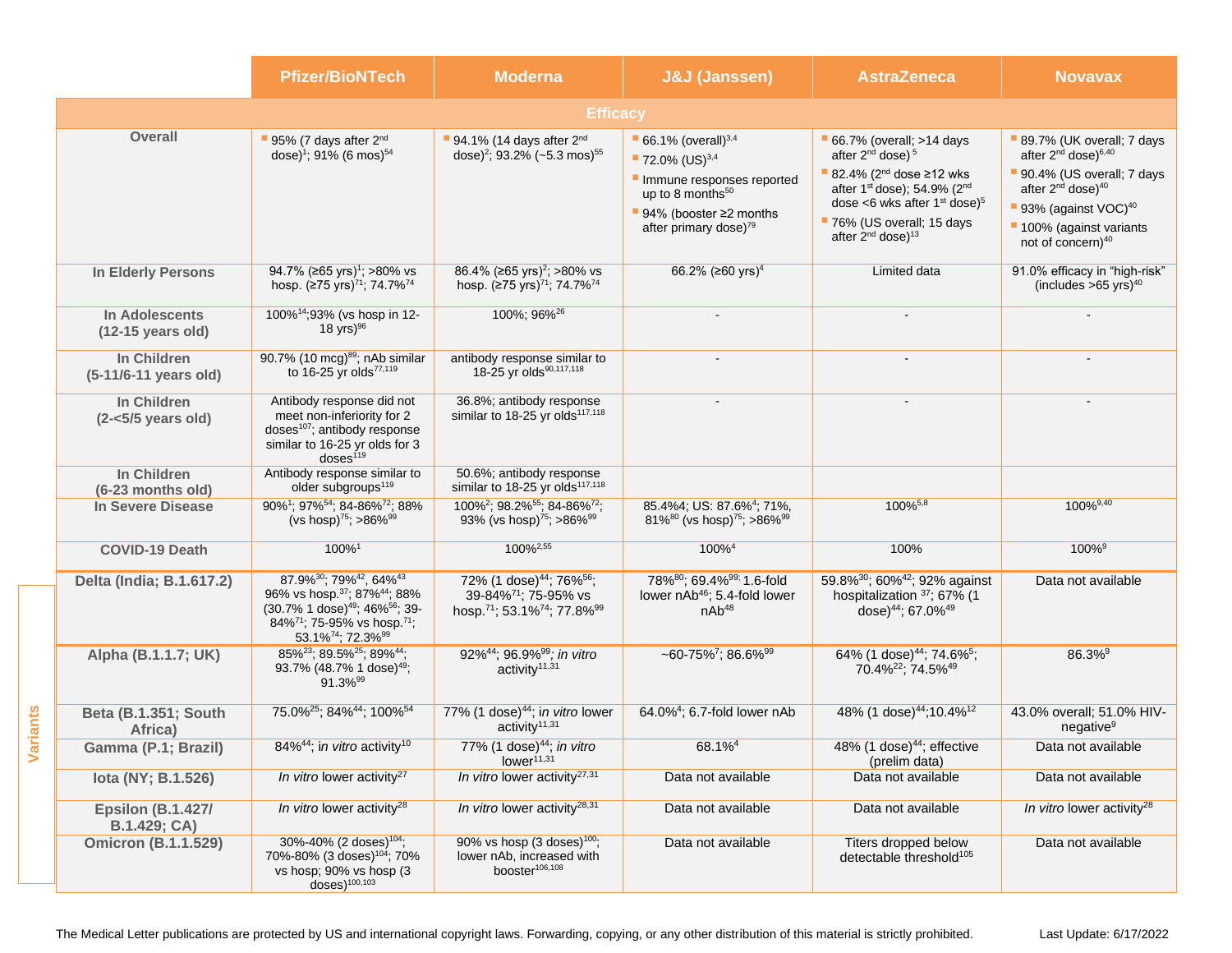|                                      | <b>Pfizer/BioNTech</b>                                                                                                                                                                                                                                                                                                                                                                                                                                              | <b>Moderna</b>                                                                                                                                                                                                                                                                             | <b>J&amp;J</b> (Janssen)                       | <b>AstraZeneca</b>                              | <b>Novavax</b> |  |  |
|--------------------------------------|---------------------------------------------------------------------------------------------------------------------------------------------------------------------------------------------------------------------------------------------------------------------------------------------------------------------------------------------------------------------------------------------------------------------------------------------------------------------|--------------------------------------------------------------------------------------------------------------------------------------------------------------------------------------------------------------------------------------------------------------------------------------------|------------------------------------------------|-------------------------------------------------|----------------|--|--|
|                                      | <b>Storage Requirements</b>                                                                                                                                                                                                                                                                                                                                                                                                                                         |                                                                                                                                                                                                                                                                                            |                                                |                                                 |                |  |  |
| <b>Transport and Storage</b>         | Purple cap vials (≥12 yrs;<br>must dilute):<br>$-60$ to -90 $^{\circ}$ C<br>Alt: -25 to -15 $\degree$ C x 2 wks<br>Gray cap vials (≥12 yrs; do<br>not dilute):<br>■ -60 to -90°C (transport)<br>Orange cap vials (5-11yrs;<br>must dilute):<br>$-60$ to -90 $^{\circ}$ C or -25 to -15 $^{\circ}$ C<br>(for transport only)<br>Maroon cap vials (6 months-<br><5 yrs; must dilute):<br>$-60$ to -90 $^{\circ}$ C or -25 to -15 $^{\circ}$ C<br>(for transport only) | $-50$ to -15 $^{\circ}$ C<br>Alt: $2-8$ °C x 12 hrs<br>Black border vials $(≥12$ yrs)<br>Purple border vials (≥18 yrs<br>booster)<br>Light blue border (≥12 yrs and<br>booster for $\geq 18$ yrs)<br>Teal & purple border vials (6-<br>11 yrs)<br>Magenta border vials (6<br>months-5 yrs) | $\blacksquare$ 2-8°C x 11 months <sup>38</sup> | $-2-8$ °C                                       | $-2-8$ °C      |  |  |
| <b>Excursions at</b><br>distribution | Purple cap vials $(≥12$ yrs):<br>$-2.8$ °C x 1 month<br>$8-25^{\circ}$ C x $\leq$ 2 hrs<br>Gray cap vials (≥12 yrs; do<br>not dilute):<br>$\blacksquare$ 2-8°C x 10 weeks<br>$-8-25$ °C x 12 hrs<br>Orange cap vials (5-11 yrs):<br>$\blacksquare$ 2-8°C x 10 weeks<br>$-8-25$ °C x 12 hrs<br>Maroon cap vials (6 months-<br><5 yrs; must dilute):<br>$\blacksquare$ 2-8°C x 10 weeks<br>$-8-25$ °C x 12 hrs                                                        | $\blacksquare$ 2-8°C x 30 days<br>$-8-25$ °C x 24 hrs<br>Black border vials $(≥12$ yrs)<br>Purple border vials (≥18 yrs<br>booster)<br>Light blue border (≥12 yrs and<br>booster for ≥18 yrs)<br>Teal & purple border vials (6-<br>$11$ yrs)<br>Magenta border vials (6<br>months-5 yrs)   | $9-25^{\circ}$ C x 12 hrs                      |                                                 |                |  |  |
| <b>After Puncture/Dilution</b>       | Purple cap vials (≥12 yrs;<br>must dilute):<br>$2-25^{\circ}$ C x 6 hrs<br>Gray cap vials (≥12 yrs; do<br>not dilute):<br>2-25°C x 12 hrs<br>Orange cap vials (5-11 yrs;<br>must dilute):<br>2-25°C x 12 hrs<br>Maroon cap vials (6 months-<br><5 yrs; must dilute):<br>2-25°C x 12 hrs                                                                                                                                                                             | $\blacksquare$ 2-25°C x 12 hrs<br>Black border vials $(≥12$ yrs)<br>Purple border vials (≥18 yrs<br>booster)<br>Light blue border (≥12 yrs and<br>booster for ≥18 yrs)<br>Teal & purple border vials (6-<br>$11$ yrs)<br>Magenta border vials (6<br>months-5 yrs)                          | $2-8$ °C x 6 hrs<br>$-8-25^{\circ}$ C x 2 hrs  | $-2.8^{\circ}$ C x 48 hrs<br>$-9-30$ °C x 6 hrs |                |  |  |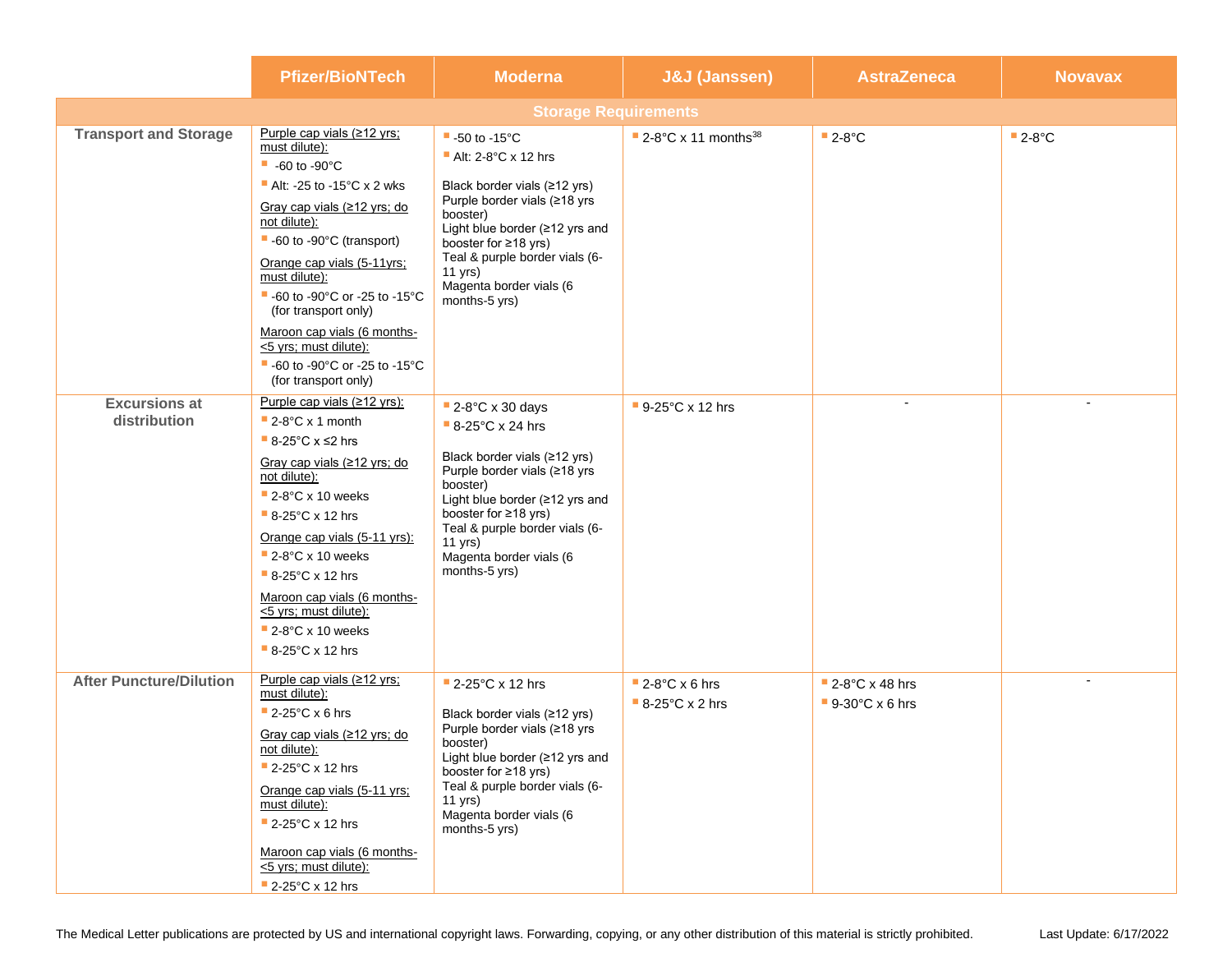|                 | <b>Pfizer/BioNTech</b>                                                                                                                                             | <b>Moderna</b>                                                                                                                                                                                                                                                                                                                                                                                                                                                                                                                                                                                                                                                                                                                                                                                                                                                                                                                                                                                                                                                                                                                                                                                                                                                                                                                                                                                                                                                                                                                                                                                                                                                                                                                                                                                             | <b>J&amp;J (Janssen)</b> | <b>AstraZeneca</b>                                                                                                                                                                                                                                                                                                                                                                                                                                                                                                                                            | <b>Novavax</b> |
|-----------------|--------------------------------------------------------------------------------------------------------------------------------------------------------------------|------------------------------------------------------------------------------------------------------------------------------------------------------------------------------------------------------------------------------------------------------------------------------------------------------------------------------------------------------------------------------------------------------------------------------------------------------------------------------------------------------------------------------------------------------------------------------------------------------------------------------------------------------------------------------------------------------------------------------------------------------------------------------------------------------------------------------------------------------------------------------------------------------------------------------------------------------------------------------------------------------------------------------------------------------------------------------------------------------------------------------------------------------------------------------------------------------------------------------------------------------------------------------------------------------------------------------------------------------------------------------------------------------------------------------------------------------------------------------------------------------------------------------------------------------------------------------------------------------------------------------------------------------------------------------------------------------------------------------------------------------------------------------------------------------------|--------------------------|---------------------------------------------------------------------------------------------------------------------------------------------------------------------------------------------------------------------------------------------------------------------------------------------------------------------------------------------------------------------------------------------------------------------------------------------------------------------------------------------------------------------------------------------------------------|----------------|
|                 |                                                                                                                                                                    | <b>Some Post-Authorization Reports</b>                                                                                                                                                                                                                                                                                                                                                                                                                                                                                                                                                                                                                                                                                                                                                                                                                                                                                                                                                                                                                                                                                                                                                                                                                                                                                                                                                                                                                                                                                                                                                                                                                                                                                                                                                                     |                          |                                                                                                                                                                                                                                                                                                                                                                                                                                                                                                                                                               |                |
| <b>Efficacy</b> | CI 1.58-3.47) <sup>53</sup><br>dose (MMWR) <sup>71</sup>                                                                                                           | Pooled Data with Both mRNA Vaccines:<br>91% efficacy (overall for both mRNA vaccines under real-world conditions; ≥14 days after<br>$2nd$ dose); 81% efficacy (≥14 days after dose 1 to 13 days after dose 2); shorter/milder<br>illness; may reduce transmission <sup>15,36</sup><br>96% (hospitalization) and 98.7% (death) <sup>32</sup><br>■ 94% (hospitalization) in ≥65 years old fully vaccinated (64% in partially vaccinated) <sup>35</sup><br>In persons previously infected with COVID-19, the likelihood of reinfection was significantly<br>higher in unvaccinated persons compared to those who were vaccinated ( $OR = 2.34;95\%$<br>Breakthrough cases in UK study reported in 0.5% of people with 1 vaccine dose<br>(BNT162b2, mRNA-1283, or ChAdOx1 nCoV-19) and 0.2% of people with 2 doses;<br>vaccination associated with reduced odds of COVID symptoms $\geq 28$ days <sup>73</sup><br>Efficacy vs hospitalization: 86% 2-12 weeks after 2 <sup>nd</sup> dose; 84% 13-24 weeks after 2 <sup>nd</sup><br>" Odds of confirmed COVID-19 5.49-fold higher in unvaccinated persons with a history of<br>SARS-CoV-2 infection than in vaccinated persons with no prior infection <sup>92</sup><br>In U.S. veterans, risk of COVID-19 outcomes was low after mRNA vaccination; risks were<br>lower with Moderna vaccine than with Pfizer/BioNTech vaccine <sup>98</sup><br>Data with Pfizer/BioNTech Vaccine:                                                                                                                                                                                                                                                                                                                                                                              |                          | Single dose ~73% effective<br>against symptomatic<br>COVID-19 and $\sim$ 80%<br>effective against hospital<br>admission in persons >70<br>years old <sup>7</sup><br>In a case control study in<br>the UK, breakthrough<br>COVID-19 cases were<br>reported in 0.5% of people<br>who had received 1<br>vaccine dose (BNT162b2,<br>mRNA-1283, or ChAdOx1<br>nCoV-19) and 0.2% of<br>people who received 2<br>vaccine doses; vaccination<br>was associated with<br>reduced odds of COVID<br>symptoms ≥28 days<br>In a prospective,<br>longitudinal, cohort study, |                |
|                 | 46% after 1 <sup>st</sup> dose and 92% after 2 <sup>nd</sup> dose (Israel) <sup>24</sup><br>illness by $>10$ -fold (Israel) <sup>67</sup><br>persons <sup>94</sup> | "Single dose ~ 80% effective against hospital admission in persons >70 years old <sup>7</sup><br>Study of breakthrough infections in Israel reported 39 infections/1497 fully vaccinated<br>health care workers; most mild or asymptomatic; symptoms >6 weeks in 19% <sup>52</sup><br><b>Booster</b> ( $3rd$ ) dose in persons $\geq 60$ years old who had been fully vaccinated for at least 5<br>months decreased relative risk of confirmed infection by 11-fold and relative risk of severe<br>Retrospective cohort study reported lower effectiveness of Pfizer/BioNTech vaccine<br>against infection at 5 months after vaccination (47%) compared to during the 1st month<br>after (88%); effectiveness against hospitalization was not significantly reduced (88% at 5<br>months vs 87% within 1 month); for Delta effectiveness against infection was 93% within<br>the 1 <sup>st</sup> month and 53% at 4 months; effectiveness against hospitalization for Delta was<br>93% up to 6 months <sup>82</sup> 5-11 years old: antibody titers noninferior to 16-25 year-olds,<br>efficacy 90.7% in descriptive analysis (16 cases placebo vs 3 cases vaccine), no severe<br>cases reported, adverse effects similar to 16-25 years old (most local and systemic<br>reactogenicity; more severe after dose 2); lymphadenopathy reported, no anaphylaxis<br>reported, no myocarditis/pericarditis reported, but sample size small<br>In a prospective, longitudinal, cohort study, the secondary attack rate in household<br>contacts exposed to the delta variant was 25% (95% CI 18-33) in fully vaccinated persons<br>and 38% in unvaccinated persons (95%Cl 24-53); peak viral load was similar between<br>unvaccinated and vaccinated persons; rate of viral load decline was faster in vaccinated |                          | the secondary attack rate<br>in household contacts<br>exposed to the delta<br>variant was 25% (95% CI<br>18-33) in fully vaccinated<br>persons and 38% in<br>unvaccinated persons<br>(95%Cl 24-53); peak viral<br>load was similar between<br>unvaccinated and<br>vaccinated persons; rate of<br>viral load decline was<br>faster in vaccinated<br>persons <sup>94</sup>                                                                                                                                                                                      |                |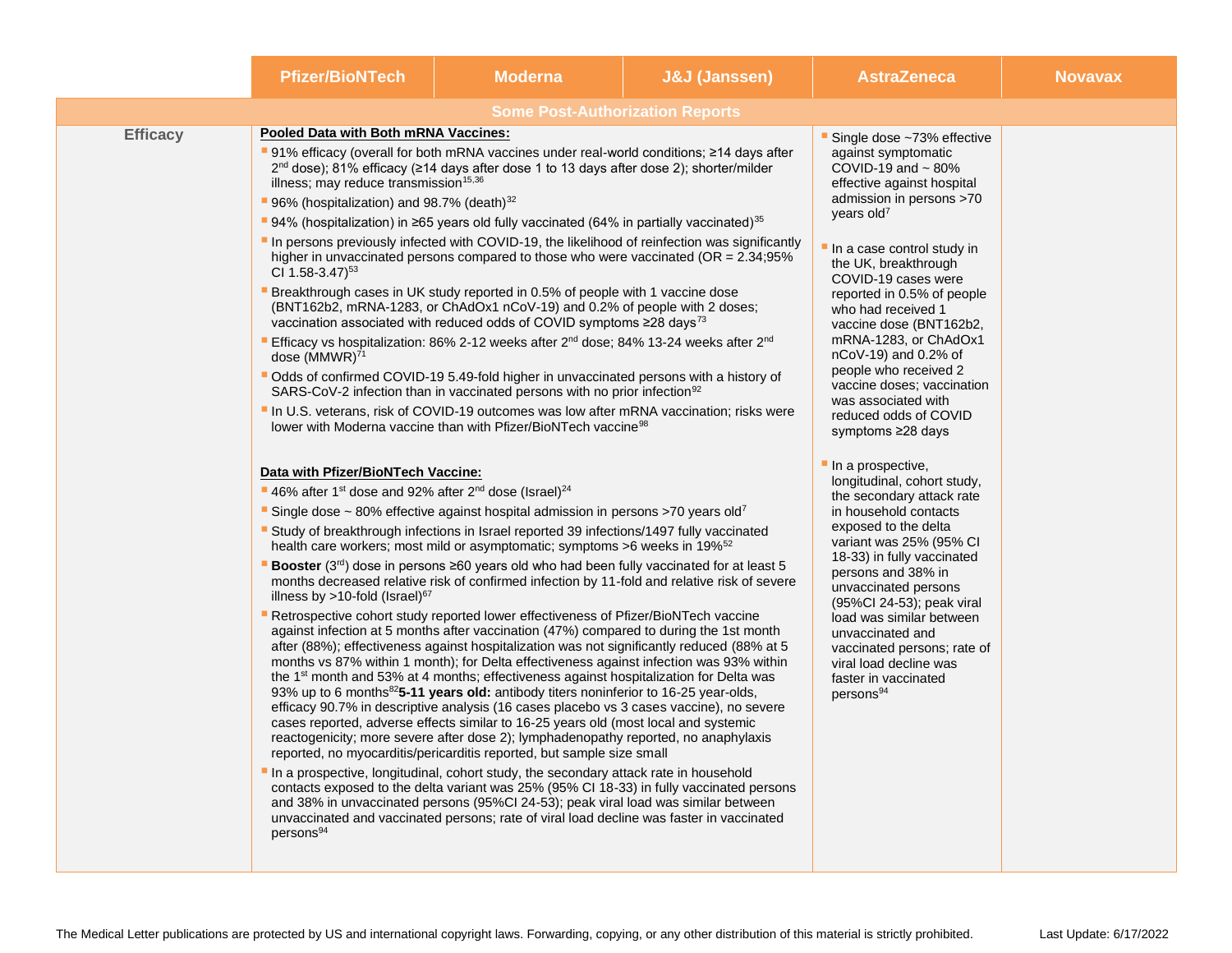|                             | <b>Pfizer/BioNTech</b>                                                                                                                                                                                                                                                                                                                                       | <b>Moderna</b>                                                                                                                                                                                                                                                                                                                                                                                                                                                                                                                                                                                                                                                                                                                                                                                                                                                                                                                                                                                                                                                                                                                                                                                                                                                                                                                                                                                                                                                                                                                                                                                                                                                                                                                                                                 | <b>J&amp;J (Janssen)</b>                                                                                                                                                                                                                                                                                                                                                                   | <b>AstraZeneca</b>                                                                                                                                                                                                                                       | <b>Novavax</b> |
|-----------------------------|--------------------------------------------------------------------------------------------------------------------------------------------------------------------------------------------------------------------------------------------------------------------------------------------------------------------------------------------------------------|--------------------------------------------------------------------------------------------------------------------------------------------------------------------------------------------------------------------------------------------------------------------------------------------------------------------------------------------------------------------------------------------------------------------------------------------------------------------------------------------------------------------------------------------------------------------------------------------------------------------------------------------------------------------------------------------------------------------------------------------------------------------------------------------------------------------------------------------------------------------------------------------------------------------------------------------------------------------------------------------------------------------------------------------------------------------------------------------------------------------------------------------------------------------------------------------------------------------------------------------------------------------------------------------------------------------------------------------------------------------------------------------------------------------------------------------------------------------------------------------------------------------------------------------------------------------------------------------------------------------------------------------------------------------------------------------------------------------------------------------------------------------------------|--------------------------------------------------------------------------------------------------------------------------------------------------------------------------------------------------------------------------------------------------------------------------------------------------------------------------------------------------------------------------------------------|----------------------------------------------------------------------------------------------------------------------------------------------------------------------------------------------------------------------------------------------------------|----------------|
|                             |                                                                                                                                                                                                                                                                                                                                                              |                                                                                                                                                                                                                                                                                                                                                                                                                                                                                                                                                                                                                                                                                                                                                                                                                                                                                                                                                                                                                                                                                                                                                                                                                                                                                                                                                                                                                                                                                                                                                                                                                                                                                                                                                                                |                                                                                                                                                                                                                                                                                                                                                                                            |                                                                                                                                                                                                                                                          |                |
| <b>Efficacy (continued)</b> | Data with Janssen/J&J Vaccine:<br>fold when given 6 months after the $1st$ dose <sup>79</sup><br>Pooled Data All Available Vaccines:<br>variant was predominant <sup>66</sup><br>primary series (J&J, Moderna, Pfizer/BioNTech) <sup>86</sup><br>76-fold with heterologous boost combinations<br>Reactogenicity and adverse events similar across all groups | Booster: booster given 2 months after primary dose was 94% effective against moderate to<br>severe disease in the US (75% globally); 100% efficacy vs severe/critical disease;<br>antibodies increased 4-fold when booster given 2 months after initial vaccination and 12-<br>Real-world, cohort study reported estimated vaccine efficacy 79% vs COVID-19 infection,<br>81% vs hospitalization, 78% vs Delta, and 64% in immunocompromised <sup>80</sup><br>" CDC evaluation of data from the HEROES-RECOVER trial that included all available<br>COVID-19 vaccines in the US reported vaccine efficacy of 66% during a period when Delta<br>Vaccine Mixing: phase 1/2 trial in 458 persons vaccinated with a different booster than<br><b>Antibody levels increased (4.6-56-fold) in all groups after booster of different vaccine</b><br>•Neutralizing antibody titers increased 4-20-fold with homologous boost combinations vs 6-<br>• Neutralizing antibody titers in J&J primary dose recipients increased 76-fold after Moderna<br>booster, 35-fold after Pfizer booster, and 4-fold after J&J booster<br>•Serum neutralization levels at baseline (before booster) were lower for Pfizer/BioNTech (3-<br>fold) and J&J (10-fold) recipients than for Moderna recipients<br>CDC report (all vaccines available in the $US)^{21}$ October 4th Report<br>(CDC now monitoring only hospitalized or fatal cases instead of all cases)<br>30,177 hospitalized or fatal vaccine breakthrough cases out of >185 million fully vaccinated<br>■ 5660 (86%) deaths and 15,792 hospitalizations (67%) were ≥65 years old<br>2902 (44%) deaths and 11,474 (49%) hospitalizations in women<br>968 (15%) deaths and 3483 (15%) hospitalizations as symptomatic or not COVID-related |                                                                                                                                                                                                                                                                                                                                                                                            |                                                                                                                                                                                                                                                          |                |
| <b>Safety</b>               | Greater systemic<br>reactogenicity<br>(feverishness, chills,<br>fatigue, headache, joint<br>pain, malaise, and muscle<br>ache) was reported<br>following a mixed<br>vaccination schedule with<br>the AstraZeneca and<br>Pfizer/BioNTech vaccines<br>compared to a<br>homologous schedule <sup>29</sup>                                                       | <b>Some Post-Authorization Reports (continued)</b><br><b>Myocarditis after mRNA</b><br>vaccination <sup>39,41,51</sup><br>• Warning in FDA labeling<br>• ACIP states vaccine<br>benefit outweighs risk <sup>47</sup><br>• Most cases after dose 2<br>• Most cases in persons 16-<br>24 years old<br>• Most cases in males<br>• Median time to onset 2<br>days after dose 2<br>• Most cases were mild; no<br>deaths occurred                                                                                                                                                                                                                                                                                                                                                                                                                                                                                                                                                                                                                                                                                                                                                                                                                                                                                                                                                                                                                                                                                                                                                                                                                                                                                                                                                    | CDC/FDA reviewed cases<br>of thrombosis-<br>thrombocytopenia<br>syndrome (TTS) and<br>recommend use of the<br>vaccine resume in the US<br>$w/o$ age/gender restiction <sup>18</sup><br>• risk highest in women 18-<br>49 years old<br>• onset mean of 8 days<br>post-vaccination (range 6-<br>$15 \text{ days}$<br>• vaccine labeling now<br>contains information about<br>the risk $4,19$ | <b>European Medicines</b><br>Agency (EMA) reports<br>possible link between<br>vaccine and cases of<br>CVST and splanchnic vein<br>thrombosis with<br>thrombocytopenia <sup>20</sup><br>Some countries have<br>suspended or limited use<br>of the vaccine |                |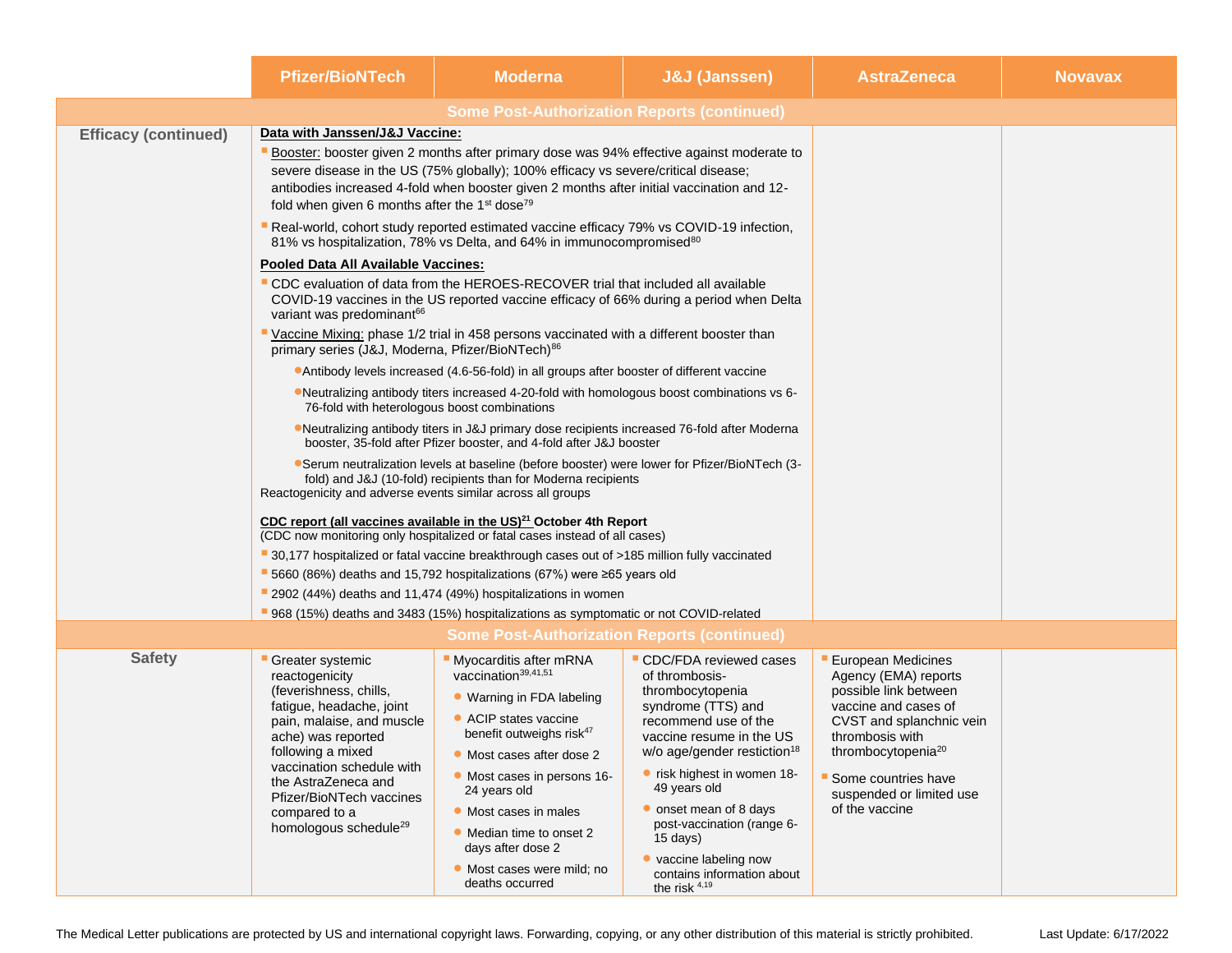|                           | <b>Pfizer/BioNTech</b>                                                                                                                                                                                                                                                                                                                                                                                                                                                                                                                                                                                                                                                                                                                                                                                                                                                                                                                                                                                                                                                                                                                               | <b>Moderna</b>                                                                                                                                                                                                                                                                                                                                                                                                                                                                                                                                                                                                                                                                                                                                                     | <b>J&amp;J (Janssen)</b>                                                                                                                                                                                                                                                                                                                                                                                                                                                                                                                                                                                                                                                                                                                                                           | <b>AstraZeneca</b>                                                                                                                                                                                                                                                                                                                                                                                                                                                                                                                                                                                           | <b>Novavax</b> |  |
|---------------------------|------------------------------------------------------------------------------------------------------------------------------------------------------------------------------------------------------------------------------------------------------------------------------------------------------------------------------------------------------------------------------------------------------------------------------------------------------------------------------------------------------------------------------------------------------------------------------------------------------------------------------------------------------------------------------------------------------------------------------------------------------------------------------------------------------------------------------------------------------------------------------------------------------------------------------------------------------------------------------------------------------------------------------------------------------------------------------------------------------------------------------------------------------|--------------------------------------------------------------------------------------------------------------------------------------------------------------------------------------------------------------------------------------------------------------------------------------------------------------------------------------------------------------------------------------------------------------------------------------------------------------------------------------------------------------------------------------------------------------------------------------------------------------------------------------------------------------------------------------------------------------------------------------------------------------------|------------------------------------------------------------------------------------------------------------------------------------------------------------------------------------------------------------------------------------------------------------------------------------------------------------------------------------------------------------------------------------------------------------------------------------------------------------------------------------------------------------------------------------------------------------------------------------------------------------------------------------------------------------------------------------------------------------------------------------------------------------------------------------|--------------------------------------------------------------------------------------------------------------------------------------------------------------------------------------------------------------------------------------------------------------------------------------------------------------------------------------------------------------------------------------------------------------------------------------------------------------------------------------------------------------------------------------------------------------------------------------------------------------|----------------|--|
|                           | <b>Some Post-Authorization Reports (continued)</b>                                                                                                                                                                                                                                                                                                                                                                                                                                                                                                                                                                                                                                                                                                                                                                                                                                                                                                                                                                                                                                                                                                   |                                                                                                                                                                                                                                                                                                                                                                                                                                                                                                                                                                                                                                                                                                                                                                    |                                                                                                                                                                                                                                                                                                                                                                                                                                                                                                                                                                                                                                                                                                                                                                                    |                                                                                                                                                                                                                                                                                                                                                                                                                                                                                                                                                                                                              |                |  |
| <b>Safety (continued)</b> | Myocarditis after mRNA<br>vaccination <sup>39,41,51</sup><br>• FDA warning in labeling<br>• ACIP: benefits outweigh<br>risk of myocarditis <sup>47</sup><br>• Most cases occurred<br>after 2 <sup>nd</sup> dose<br>• Most cases in persons<br>16-24 years old<br>• Most cases in males<br>• Median time to onset 2<br>days after dose 2<br>· Most cases were mild:<br>no deaths occurred<br>CDC estimates for every 1<br>million males 12-29 years<br>old who receive mRNA<br>vaccine, 560<br>hospitalizations due to<br>COVID-19 would be<br>prevented and 39-47 cases<br>of myocarditis would occur<br>Cases of herpes zoster<br>reactivation in patients<br>with autoimmune<br>inflammatory reumatic<br>diseases $16$<br><b>FDA</b> reviewing adverse<br>events of interest in<br>persons ≥65 years old<br>(pulmonary embolism,<br>acute MI, immune<br>thrombocytopenia,<br>disseminated<br>intravascular coagulation)<br>No significant association<br>with vaccination and 23<br>serious outcomes in<br>interim analysis of<br>surveillance data<br>(Vaccine Safety Datalink<br>[VSD]); some confidence<br>intervals were wide <sup>68,69</sup> | CDC estimates for every 1<br>million males 12-29 years<br>old who receive mRNA<br>vaccine, 560 hospitalizations<br>due to COVID-19 would be<br>prevented and 39-47 cases<br>of myocarditis would occur<br>Delayed cutaneous<br>reactions <sup>17</sup><br>CDC, ACOG and SMFM<br>state vaccination against<br>COVID-19 is safe during<br>pregnancy and they<br>recommend COVID-19<br>vaccination for all pregnant<br>people (and trying or<br>planning to become<br>pregnant in the future) and<br>breastfeeding people <sup>58-61</sup><br>No significant association<br>with vaccination and 23<br>serious outcomes in interim<br>analysis of surveillance<br>data (Vaccine Safety<br>Datalink [VSD]); some<br>confidence intervals were<br>wide <sup>68,69</sup> | " Case of death due to TTS<br>reported in a woman in her<br>late 30's who received the<br>J&J vaccine <sup>83</sup><br>" Warning added to labeling<br>about increased risk of<br>Guillain-Barré syndrome<br>(GBS)<br>• 100 cases reported after<br>12.8 million doses<br>• 95 required<br>hospitalization; 1 death<br>• Persons >50 years old<br>and men appear to be at<br>greatest risk<br>• Most cases occurred<br>within 42 days after<br>vaccination<br>CDC and ACOG state that<br>women <50 years old<br>should be aware of the risk<br>of thrombosis with<br>thrombocytopenia<br>syndrome (TTS)<br>associated with the<br>J&J/Janssen vaccine and<br>that FDA-authorized mRNA<br>vaccines are available that<br>have not been associated<br>with this risk <sup>60,61</sup> | In a prospective cohort<br>study that identified 170<br>definite and 50 probable<br>cases of vaccine induced<br>thrombocytopenia and<br>thrombosis, overall<br>mortality was 22% and was<br>highest in among patients<br>with a low platelet count<br>and intracranial<br>hemorrhage <sup>57</sup><br>Greater systemic<br>reactogenicity<br>(feverishness, chills,<br>fatigue, headache, joint<br>pain, malaise, and muscle<br>ache) was reported<br>following a mixed<br>vaccination schedule with<br>the AstraZeneca and<br>Pfizer/BioNTech vaccines<br>compared to a homologous<br>schedule <sup>29</sup> |                |  |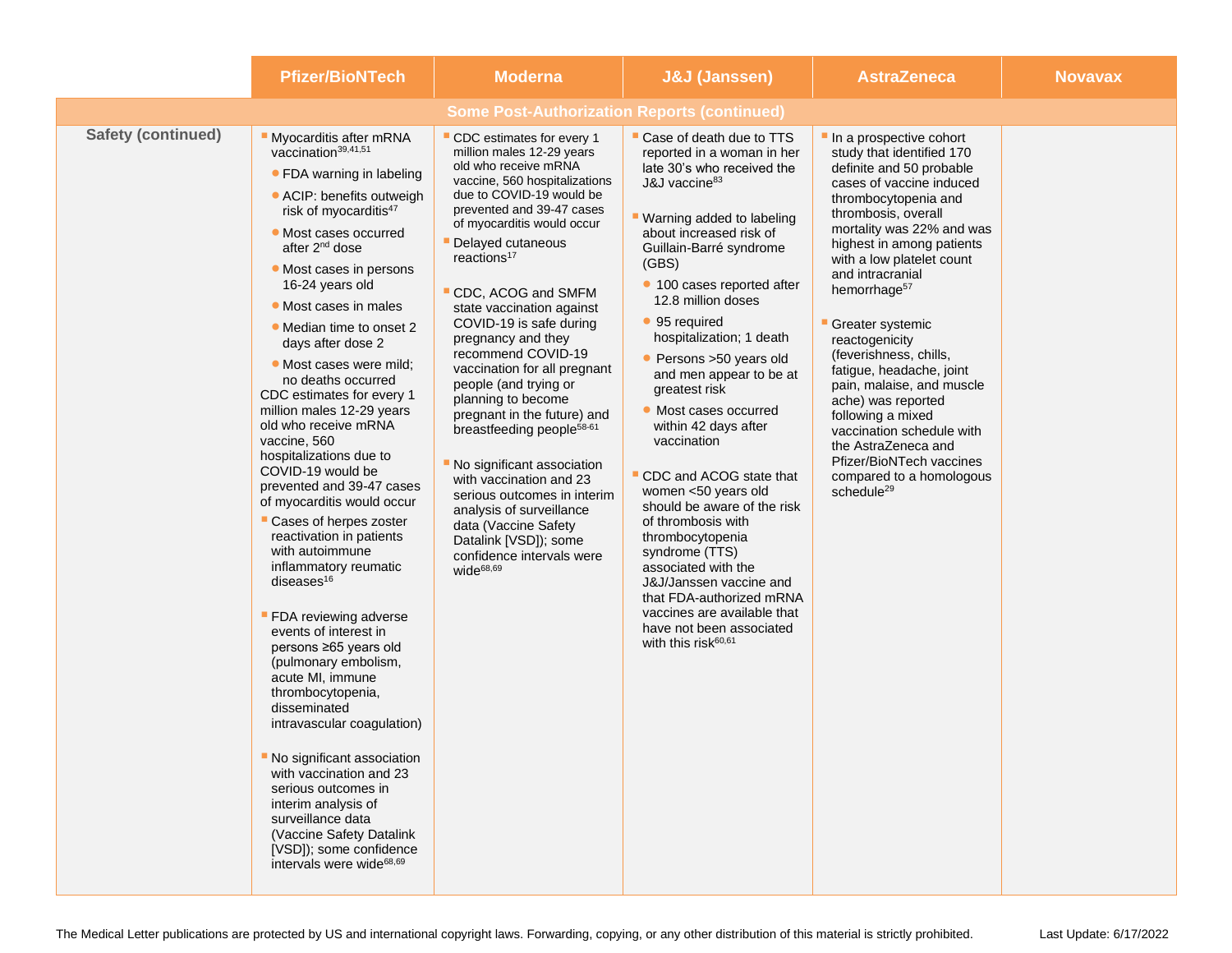|                           | <b>Pfizer/BioNTech</b>                                                                                                                                                                                                                                                                                                                                                                                                                | <b>Moderna</b>                                     | <b>J&amp;J (Janssen)</b> | <b>AstraZeneca</b> | <b>Novavax</b> |
|---------------------------|---------------------------------------------------------------------------------------------------------------------------------------------------------------------------------------------------------------------------------------------------------------------------------------------------------------------------------------------------------------------------------------------------------------------------------------|----------------------------------------------------|--------------------------|--------------------|----------------|
|                           |                                                                                                                                                                                                                                                                                                                                                                                                                                       | <b>Some Post-Authorization Reports (continued)</b> |                          |                    |                |
| <b>Safety (continued)</b> | CDC, ACOG and SMFM<br>state vaccination against<br>COVID-19 is safe during<br>pregnancy and they<br>recommend COVID-19<br>vaccination for all<br>pregnant people (and<br>people who are trying get<br>pregnant or plan to<br>become pregnant in the<br>future) and breastfeeding<br>people <sup>58-61</sup>                                                                                                                           |                                                    |                          |                    |                |
|                           | Booster safety data<br>(n=306) - reactogenicity<br>not increased vs dose 2,<br>lymphadenopathy more<br>frequent after booster vs<br>after primary series (5.2%<br>vs 0.4%), no deaths,<br>vaccine-related serious<br>adverse events,<br>myocarditis, pericarditis,<br>anaphylaxis, appendicitis,<br>or Bell's palsy reported <sup>76</sup>                                                                                            |                                                    |                          |                    |                |
|                           | Based on reports to v-<br>safe, adverse reactions<br>after 3rd dose were<br>similar to those after 2nd<br>dose <sup>84</sup>                                                                                                                                                                                                                                                                                                          |                                                    |                          |                    |                |
|                           | In a large study (2.4<br>million vaccinated in<br>Israel), vaccination<br>associated with an<br>increased risk of<br>myocarditis (2.7<br>events/100,000 persons),<br>lymphadenopathy (78.4<br>events), herpes zoster<br>(15.8 events), and<br>appendicitis (5.0 events);<br>SARS-CoV-2 infection<br>associated with an excess<br>myocarditis risk (11.0<br>events/100,000 persons)<br>and other adverse events<br>not associated with |                                                    |                          |                    |                |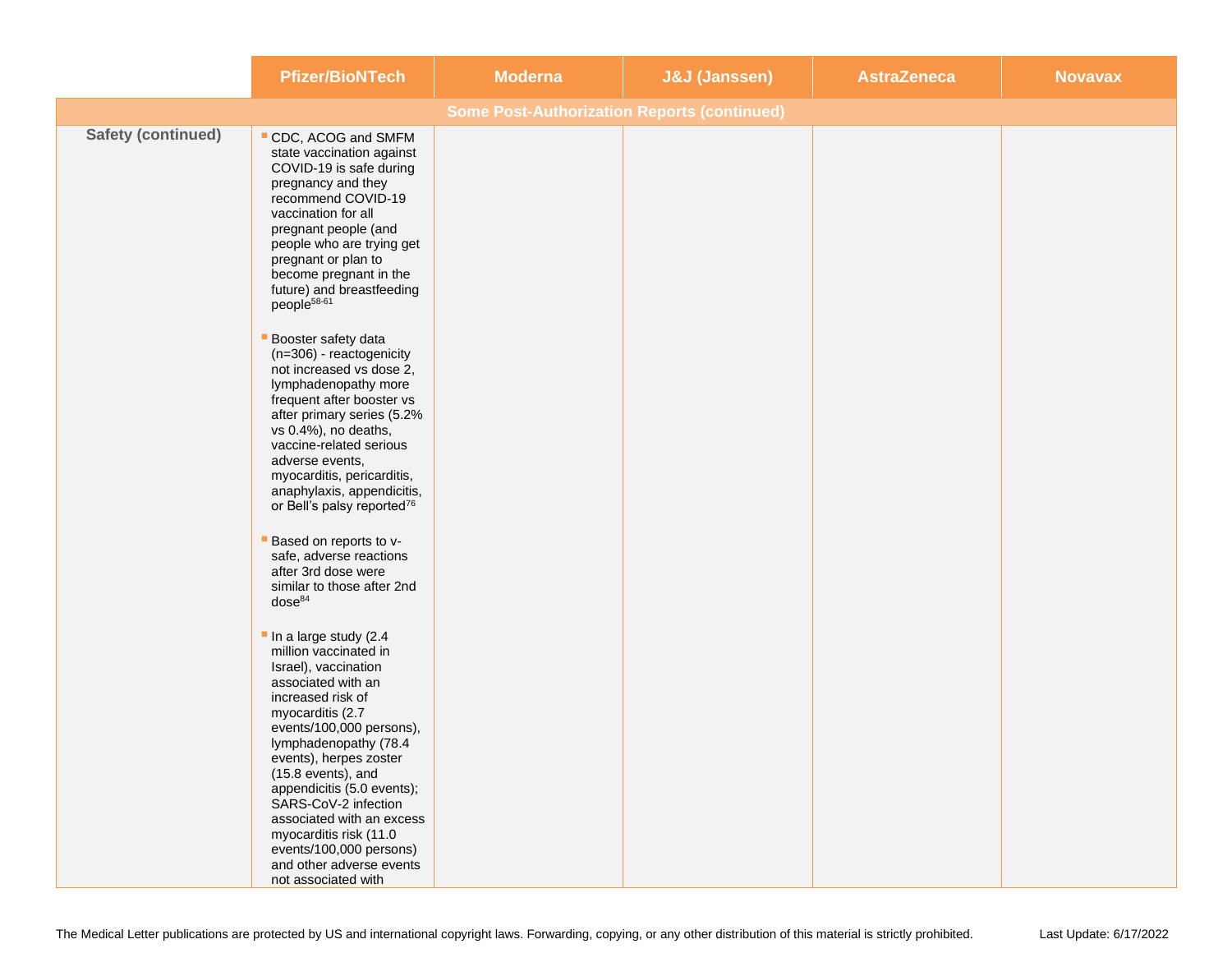| vaccine use; in a<br>subsequent analysis<br>stratified by age and sex,<br>the risk of myocarditis<br>after vaccination in males<br>16-39 years old was 8.2<br>excess events/100,000<br>persons (95% CI 2.82-<br>14.35) and the risk after<br>SARS-CoV-2 infection<br>was 11.54 excess<br>events/100,000 persons |  |  |
|-----------------------------------------------------------------------------------------------------------------------------------------------------------------------------------------------------------------------------------------------------------------------------------------------------------------|--|--|
| (95% CI 2.48-22.55) <sup>70,95</sup>                                                                                                                                                                                                                                                                            |  |  |

 $EUA$  = emergency use authorization; hosp = hospitalization;  $nAb$  = neutralizing antibodies; VOC = variants of concern

\* CDC recommends a 3<sup>rd</sup> dose for moderately to severely immunocompromised people, including people who have been receiving active cancer treatment for solid tumors or hematologic malignancies, received an organ transplant and are taking immunosuppressants, received a stem cell transplant within the last 2 years or are taking immunosuppressants, those with moderate or severe primary immunodeficiency (such as DiGeorge syndrome, Wiskott-Aldrich syndrome), have advanced or untreated HIV infection, or are receiving active treatment with high-dose corticosteroids (≥ 20 mg prednisone/day or equivalent), alkylating agents, antimetabolites, transplant-related immunosuppressive drugs, cancer chemotherapeutic agents classified as severely immunosuppressive, TNF blockers, and other biologic agents that are immunosuppressive or immunomodulatory [\(https://www.cdc.gov/coronavirus/2019-ncov/vaccines/recommendations/immuno.html;](https://www.cdc.gov/coronavirus/2019-ncov/vaccines/recommendations/immuno.html) [https://www.cdc.gov/vaccines/acip/meetings/slides-2021-08-13.html\)](https://www.cdc.gov/vaccines/acip/meetings/slides-2021-08-13.html)<sup>63,64</sup>

\*\* FDA approved for individuals ≥16 years old; the vaccine is available for persons 12-15 years old and 5-11 years old through an emergency use authorization (EUA)

† An 8-week interval may be optimal for certain persons ≥12 years old, especially males 12-39 years old. A standard 3- (Pfizer/BioNTech) or 4- (Moderna) week interval between the first two doses should still be used in adults ≥65 years old, persons who are moderately or severely immunocompromised, and other persons who require more rapid protection because of high levels of community spread of SARS-CoV-2 infection or a high risk of severe COVID-19.**113-114**

**For more information see [Treatments Considered for COVID-19](https://secure.medicalletter.org/downloads/1595e_table.pdf)**

- 1. FP Polack et al. Safety and efficacy of the BNT162b2 mRNA Covid-19 vaccine. N Engl J Med 2020; 383:2603.
- 2. LR Baden et al. Efficacy and safety of the mRNA-1273 SARS-CoV-2 vaccine. N Engl J Med 2021; 384: 403.
- 3. J Sadoff et al. Safety and efficacy of single-dose Ad26.COV2.S vaccine against Covid-19. N Engl J Med 2021; 384:2187.
- 4. FDA. Fact sheet for healthcare providers administering vaccine. Emergency Use Authorization (EUA) of the Janssen COVID-19 vaccine to prevent Coronavirus Disease 2019 (COVID-19). Available at[: https://www.fda.gov/media/146304/download.](https://www.fda.gov/media/146304/download) Accessed April 26, 2021.
- 5. M Voysey et al. Single dose administration, and the influence of the timing of the booster dose on immunogenicity and efficacy of ChAdOx1 nCoV19 (AZD1222) vaccine: a pooled analysis of four randomised trials. Lancet 2021; 397:881.
- 6. News Release. Novavax COVID-19 vaccine demonstrates 89.3% efficacy in UK Phase 3 trial. Available at: [https://ir.novavax.com/news-releases/news-release-details/novavax-covid-19-vaccine](https://ir.novavax.com/news-releases/news-release-details/novavax-covid-19-vaccine-demonstrates-893-efficacy-uk-phase-3)[demonstrates-893-efficacy-uk-phase-3.](https://ir.novavax.com/news-releases/news-release-details/novavax-covid-19-vaccine-demonstrates-893-efficacy-uk-phase-3) Accessed March 19, 2021.
- 7. J Lopez Bernal et al. Effectiveness of the Pfizer-BioNTech and Oxford-AstraZeneca vaccines on covid-19 related symptoms, hospital admissions, and mortality in older adults in England: test negative case-control study. BMJ 2021; 373:n1088.
- 8. M Voysey et al. Safety and efficacy of the ChAdOx1 nCoV-19 vaccine (AZD1222) against SARS-CoV-2: an interim analysis of four randomised controlled trials in Brazil, South Africa, and the UK. Lancet 2021; 397:99.
- 9. V Shinde et al. Efficacy of NVX-CoV2373 Covid-19 vaccine against the B.1.351 variant. N Engl J Med 2021; 384:1899.
- 10. Y Liu et al. Neutralizing activity of BNT162b2-elicited serum. N Engl J Med 2021 March 8 (epub).
- 11. K Wu et al. Serum neutralizing activity elicited by mRNA-1273 vaccine. N Engl J Med 2021 March 17 (epub).
- 12. SA Madhi et al. Efficacy of the ChAdOx1 nCoV-19 Covid-19 vaccine against the B.1.351 variant. N Engl J Med 2021; 381:1885.
- 13. News Release. AZD1222 US Phase III primary analysis confirms safety and efficacy. 2021 March 25. Available at[: https://www.astrazeneca.com/content/astraz/media-centre/press](https://www.astrazeneca.com/content/astraz/media-centre/press-releases/2021/azd1222-us-phase-iii-primary-analysis-confirms-safety-and-efficacy.html.%20Accessed%20March%2026,2021)[releases/2021/azd1222-us-phase-iii-primary-analysis-confirms-safety-and-efficacy.html. Accessed March 26,2021.](https://www.astrazeneca.com/content/astraz/media-centre/press-releases/2021/azd1222-us-phase-iii-primary-analysis-confirms-safety-and-efficacy.html.%20Accessed%20March%2026,2021)
- 14. RW Frenck et al. Safety, immunogenicity, and efficacy of the BNT162b2 Covid-19 vaccine in adolescents. N Engl J Med 2021 May 27 (epub).
- 15. MG Thompson et al. Interim estimates of vaccine effectiveness of BNT162b2 and mRNA-1273 COVID-19 vaccines in preventing SARS-CoV-2 infection among health care personnel, first responders, and other essential and frontline workers – eight U.S. locations, December 2020-March 2021. MMWR Morb Mortal Wkly Rep 2021; 70:495.
- 16. V Furer et al. Herpes zoster following BNT162b2 mRNA Covid-19 vaccination in patients with autoimmune inflammatory rheumatic disease: a case series. Rheumatology 2021 April 12 (epub).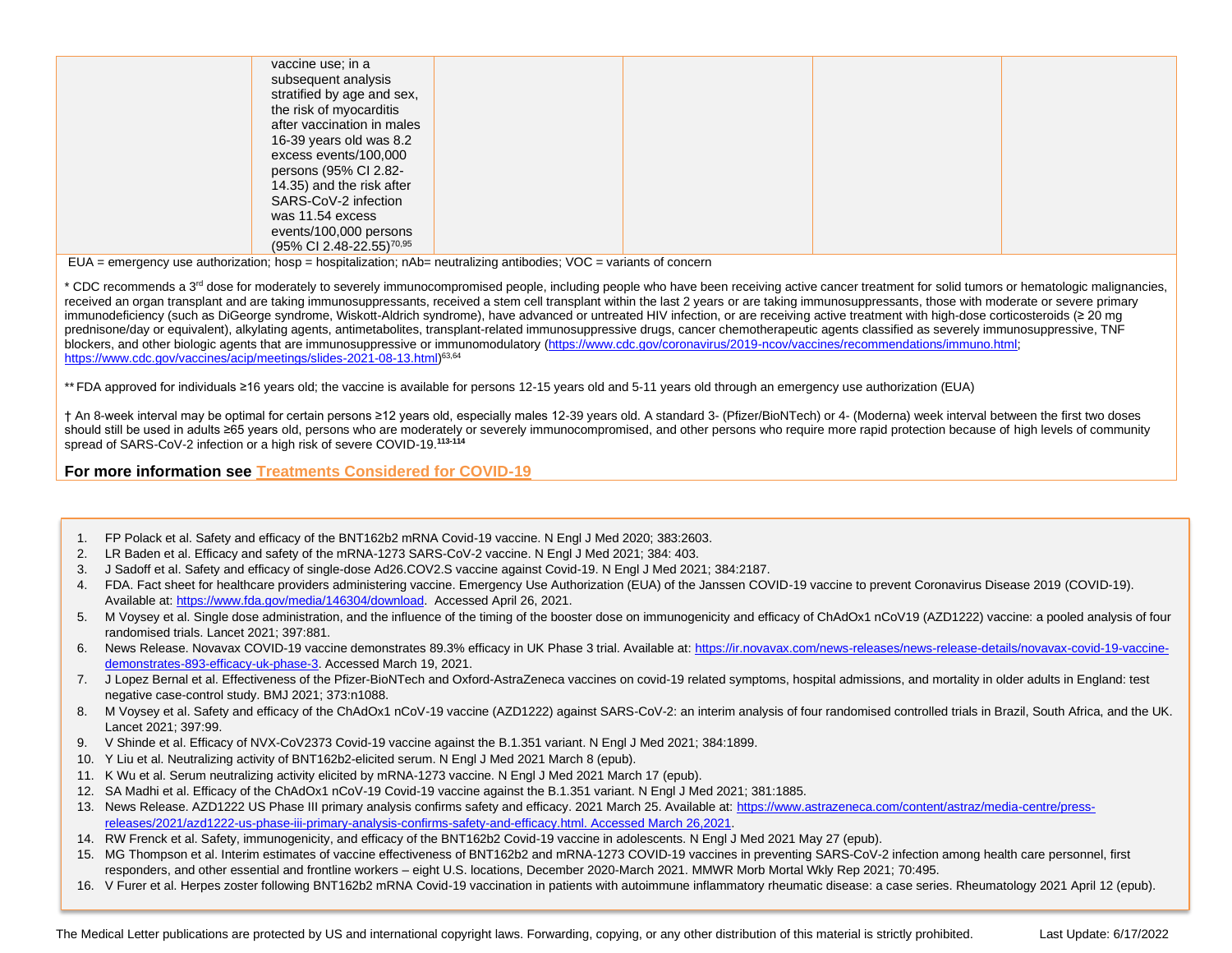- 17. KG Blumenthal et al. Delayed large local reactions to mRNA-1273 vaccine against SARS-CoV-2. N Engl J Med 2021; 384:1273.
- 18. FDA. News Release. FDA and CDC lift recommended pause on Johnson & Johnson (Janssen) COVID-19 vaccine use following thorough safety review. 2021 April 23. Available at: [https://www.fda.gov/news-events/press-announcements/fda-and-cdc-lift-recommended-pause-johnson-johnson-janssen-covid-19-vaccine-use-following-thorough.](https://www.fda.gov/news-events/press-announcements/fda-and-cdc-lift-recommended-pause-johnson-johnson-janssen-covid-19-vaccine-use-following-thorough) Accessed April 26, 2021.
- 19. Johnson & Johnson COVID-19 vaccine suspended. Med Lett Drugs Ther 2021 April 16 (epub). Available at[: https://secure.medicalletter.org/w5029a.](https://secure.medicalletter.org/w5029a) Accessed April 16, 2021.
- 20. News Release. European Medicines Agency. AstraZeneca's COVID-19 vaccine: EMA finds possible link to very rare cases of unusual blood clots with low blood platelets. 2021 April 7. Available at[: https://www.ema.europa.eu/en/news/astrazenecas-covid-19-vaccine-ema-finds-possible-link-very-rare-cases-unusual-blood-clots-low-blood.](https://www.ema.europa.eu/en/news/astrazenecas-covid-19-vaccine-ema-finds-possible-link-very-rare-cases-unusual-blood-clots-low-blood) Accessed April 16, 2021.
- 21. CDC. COVID-19 breakthrough case investigations and reporting. Available at: [https://www.cdc.gov/vaccines/covid-19/health-departments/breakthrough-cases.html.](https://www.cdc.gov/vaccines/covid-19/health-departments/breakthrough-cases.html) Accessed October 12, 2021.
- 22. KRW Emary et al. Efficacy of ChAdOx1 nCoV-19 (AZD1222) vaccine against SARS-CoV-2 variant of concern 202012/01 (B.1.1.7): an exploratory analysis of a randomized controlled trial. Lancet 2021; 397:1351.
- 23. VJ Hall et al. COVID-19 vaccine coverage in health-care workers in England and effectiveness of BNT162b2 mRNA vaccine against infection (SIREN): a prospective, multicentre, cohort study. Lancet 2021 April 23 (epub).
- 24. N Dagan et al. BNT162b2 mRNA COVID-19 vaccine in a nationwide mass vaccination setting. N Engl J Med 2021; 384:1412.
- 25. LJ Abu-Raddad and AA Butt. Effectiveness of the BNT162b2 Covid-19 vaccine against the B.1.1.7 and B.1.351 variants. Correspondence. N Engl J Med 2021 May 5 (epub).
- 26. K Ali et al. Evaluation of mRNA-1273 SARS-CoV-2 vaccine in adolescents. N Engl J Med 2021 August 11 (epub).
- 27. H Zhou et al. B.1.526 SARS-CoV-2 variants identified in New York City are neutralized by vaccine-elicited and therapeutic monoclonal antibodies. bioRxiv 2021 March 24 (epub). Available at: [https://www.biorxiv.org/content/10.1101/2021.03.24.436620v1.](https://www.biorxiv.org/content/10.1101/2021.03.24.436620v1) Accessed May 9, 2021.
- 28. X Shen et al. Neutralization of SARS-CoV-2 variants B.1.429 and B.1.351. N Engl J Med 2021 April 7 (epub).
- 29. RH Shaw et al. Heterologous prime-boost COVID-19 vaccination: initial reactogenicity data. Correspondence. Lancet 2021 May 12 (epub).
- 30. J Lopez Bernal et al. Effectiveness of COVID-19 vaccines against the B.1.617.2 variant. Preprint report. 2021. Available at: [https://khub.net/documents/135939561/430986542/Effectiveness+of+COVID-19+vaccines+against+the+B.1.617.2+variant.pdf/204c11a4-e02e-11f2-db19-b3664107ac42.](https://khub.net/documents/135939561/430986542/Effectiveness+of+COVID-19+vaccines+against+the+B.1.617.2+variant.pdf/204c11a4-e02e-11f2-db19-b3664107ac42) Accessed May 26, 2021.
- 31. A Pegu et al. Durability of mRNA-1273-induced antibodies against SARS-CoV-2 variants. bioRxiv 2021 May 16 (epub). Available at: [https://www.biorxiv.org/content/10.1101/2021.05.13.444010v1.](https://www.biorxiv.org/content/10.1101/2021.05.13.444010v1) Accessed May 20, 2021.
- 32. FS Vahidy et al. Real world effectiveness of COVID-19 mRNA vaccines against hospitalizations and deaths in the United States. medRxiv 2021 April 23 (epub). Available at: [https://www.medrxiv.org/content/10.1101/2021.04.21.21255873v1.](https://www.medrxiv.org/content/10.1101/2021.04.21.21255873v1) Accessed May 20, 2021.
- 33. K Wu et al. Preliminary analysis of safety and immunogenicity of a SARS-CoV-2 variant vaccine booster. medRxiv 2021 May 6 (epub). Available at: [https://www.medrxiv.org/content/10.1101/2021.05.05.21256716v1.](https://www.medrxiv.org/content/10.1101/2021.05.05.21256716v1) Accessed May 20, 2021.
- 34. EC Wall et al. Neutralising antibody activity against SARS-CoV-2 VOCs B.1.617.2 and B.1.351 by BNT162b2 vaccination. Lancet 2021 June 3 (epub).
- 35. MW Tenforde et al. Effectiveness of Pfizer-BioNTech and Moderna vaccines against COVID-19 among hospitalized adults aged ≥65 years United States, January-March 2021. MMWR Morb Mortal Wkly Rep 2021; 70:674.
- 36. News Release. COVID-19 study shows mRNA vaccines reduce risk of infection by 91% for fully vaccinated people. June 7, 2021. Available at[: https://www.cdc.gov/media/releases/2021/p0607](https://www.cdc.gov/media/releases/2021/p0607-mrna-reduce-risks.html) [mrna-reduce-risks.html.](https://www.cdc.gov/media/releases/2021/p0607-mrna-reduce-risks.html) Accessed June 9, 2021.
- 37. J Stowe et al. Effectiveness of COVID-19 vaccines against hospital admission with the Delta (B.1.617.2) variant. Public Health England 2021 June 14. Available at[: https://khub.net/web/phe-national/public-library/-](https://khub.net/web/phe-national/public-library/-/document_library/v2WsRK3ZlEig/view_file/479607329?_com_liferay_document_library_web_portlet_DLPortlet_INSTANCE_v2WsRK3ZlEig_redirect=https%3A%2F%2Fkhub.net%3A443%2Fweb%2Fphe-national%2Fpublic-library%2F-%2Fdocument_library%2Fv2WsRK3ZlEig%2Fview%2F479607266) [/document\\_library/v2WsRK3ZlEig/view\\_file/479607329?\\_com\\_liferay\\_document\\_library\\_web\\_portlet\\_DLPortlet\\_INSTANCE\\_v2WsRK3ZlEig\\_redirect=https%3A%2F%2Fkhub.net%3A443%2Fweb%2Fphe](https://khub.net/web/phe-national/public-library/-/document_library/v2WsRK3ZlEig/view_file/479607329?_com_liferay_document_library_web_portlet_DLPortlet_INSTANCE_v2WsRK3ZlEig_redirect=https%3A%2F%2Fkhub.net%3A443%2Fweb%2Fphe-national%2Fpublic-library%2F-%2Fdocument_library%2Fv2WsRK3ZlEig%2Fview%2F479607266)[national%2Fpublic-library%2F-%2Fdocument\\_library%2Fv2WsRK3ZlEig%2Fview%2F479607266.](https://khub.net/web/phe-national/public-library/-/document_library/v2WsRK3ZlEig/view_file/479607329?_com_liferay_document_library_web_portlet_DLPortlet_INSTANCE_v2WsRK3ZlEig_redirect=https%3A%2F%2Fkhub.net%3A443%2Fweb%2Fphe-national%2Fpublic-library%2F-%2Fdocument_library%2Fv2WsRK3ZlEig%2Fview%2F479607266) Accessed June 15, 2021.
- 38. FDA. Amended Emergency Use Authorization Concurrence. April 7, 2022. Available at: [https://www.fda.gov/media/157554/download?utm\\_campaign=campaign&utm\\_medium=email&utm\\_source=govdelivery.](https://www.fda.gov/media/157554/download?utm_campaign=campaign&utm_medium=email&utm_source=govdelivery) Accessed April 12, 2022.
- 39. T Shimabukuro. Vaccine Safety Team. CDC COVID-19 Vaccine Task Force. Vaccines and Related Biological Products Advisory Committee (VRBPAC). 2021 June 10. Available at: [https://www.fda.gov/media/150054/download.](https://www.fda.gov/media/150054/download) Accessed June 15, 2021.
- 40. News Release. Novavax COVID-19 vaccine demonstrates 90% overall efficacy and 100% protection against moderate and severe disease in PREVENT-19 Phase 3 trial. Available at: [https://ir.novavax.com/news-releases/news-release-details/novavax-covid-19-vaccine-demonstrates-90-overall-efficacy-and.](https://ir.novavax.com/news-releases/news-release-details/novavax-covid-19-vaccine-demonstrates-90-overall-efficacy-and) Accessed June 15, 2021.
- 41. CDC. Selected adverse events reported after COVID-19 vaccination. June 23, 2021. Available at: [https://www.cdc.gov/coronavirus/2019-ncov/vaccines/safety/adverse-events.html.](https://www.cdc.gov/coronavirus/2019-ncov/vaccines/safety/adverse-events.html) Accessed June 28, 2021.
- 42. A Sheikh et al. SARS-CoV-2 Delta VOC in Scotland: demographics, risk of hospital admission, and vaccine effectiveness. Lancet 2021; 397:P2461.
- 43. News Release. Decline in vaccine effectiveness against infection and symptomatic illness. Israel Ministry of Health. 2021 July 5. Available at[: https://www.gov.il/en/departments/news/05072021-](https://www.gov.il/en/departments/news/05072021-03) [03.](https://www.gov.il/en/departments/news/05072021-03) Accessed July 15, 2021.
- 44. S Nasreen et al. Effectiveness of COVID-19 vaccines against variants of concern, Canada. medRxiv 2021 July 3 (epub). Available at: [https://www.medrxiv.org/content/10.1101/2021.06.28.21259420v1.](https://www.medrxiv.org/content/10.1101/2021.06.28.21259420v1) Accessed July 15, 2021.
- 45. FDA. Initial results of near real-time safety monitoring of COVID-19 vaccines in persons aged 65 years and older. 2021 July 12. Available at: https://www.fda.gov/vaccines-blood-biologics/safetyavailability-biologics/initial-results-near-real-time-safety-monitoring-covid-19-vaccines-persons-aged-65-years-and-older?utm\_medium=email&utm\_source=govdelivery. Accessed July 15, 2021.
- 46. M Jongeneelen et al. Ad26.COV2.S elicited neutralizing activity against Delta and other SARS-CoV-2 variants of concern. bioRxiv 2021 July 1 (epub). Available at: [https://www.biorxiv.org/content/10.1101/2021.07.01.450707v1.](https://www.biorxiv.org/content/10.1101/2021.07.01.450707v1) Accessed July 15, 2021.
- 47. JW Gargano et al. Use of mRNA COVID-19 vaccine after reports of myocarditis among vaccine recipients: update from the Advisory Committee on Immunizaiton Practices United States, June 2021. MMWR Morb Mortal Wkly Rep 2021; 70:977.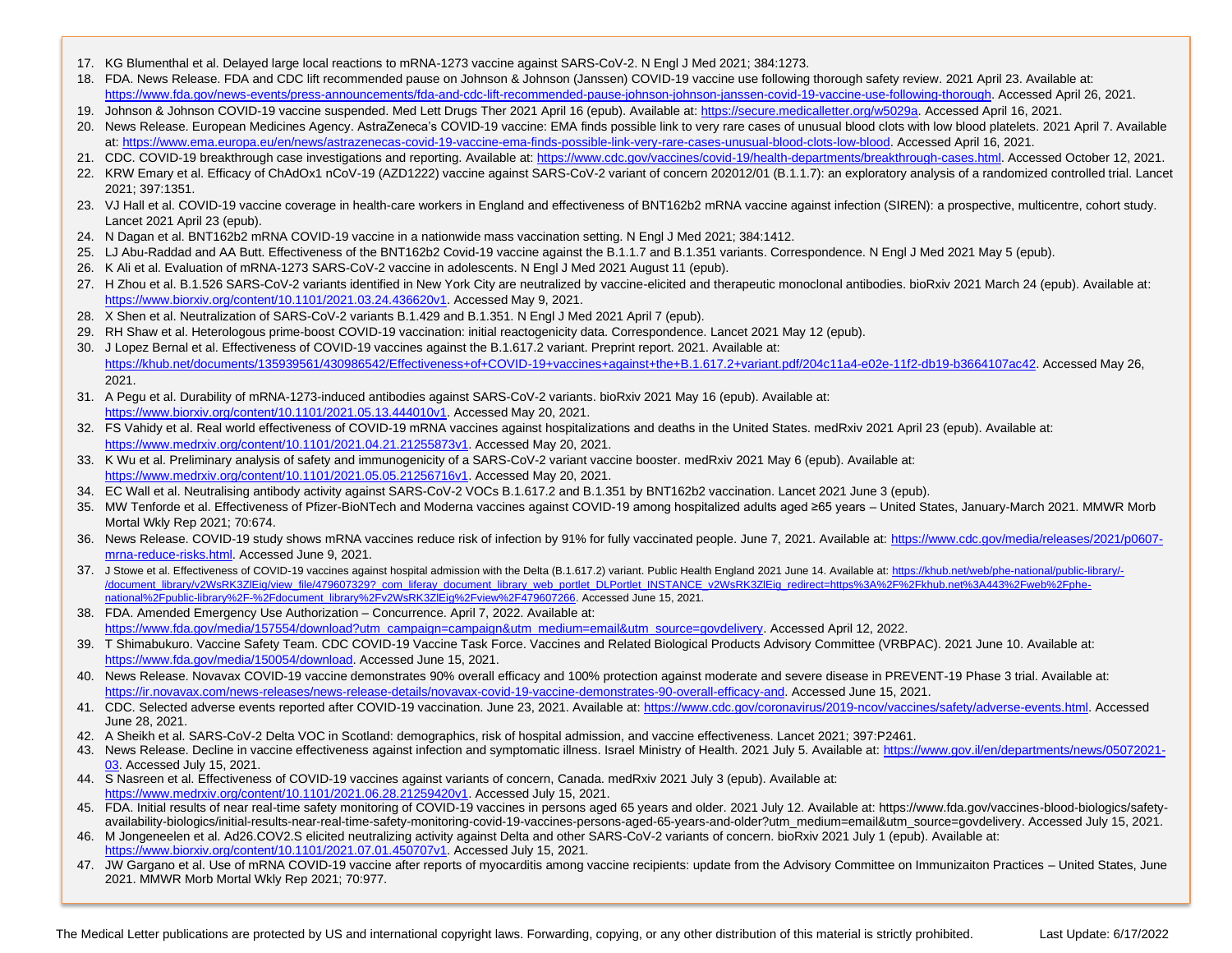- 48. T Tada et al. Comparison of neutralizing antibody titers elicited by mRNA and adenoviral vector vaccine against SARS-CoV-2 variants. bioRxiv 2021 July 19 (epub). Available at: [https://www.biorxiv.org/content/10.1101/2021.07.19.452771v1.full.pdf.](https://www.biorxiv.org/content/10.1101/2021.07.19.452771v1.full.pdf) Accessed July 22, 2021.
- 49. J Lopez Bernal et al. Effectiveness of COVID-19 vaccines against the B.1.617.2 (Delta) variant. N Engl J Med 2021 July 21 (epub).
- 50. DH Barouch et al. Durable humoral and cellular immune responses 8 months after Ad26.COV2.S vaccination. N Engl J Med 2021 July 14 (epub).
- 51. FDA News Release. Coronavirus (COVID-19) update: June 25, 2021. Available at: https://bit.ly/3Bp7TpK. Accessed July 21,2021.
- 52. M Bergwerk et al. COVID-19 breakthrough infections in vaccinated health care workers. N Engl J Med 2021 July 28 (epub).
- 53. AM Cavanaugh et al. Reduced risk of reinfection with SARS-CoV-2 after COVID-19 vaccination Kentucky, May-June 2021. MMWR Morb Mortal Wkly Rep. 2021 August 6 (epub).
- 54. SJ Thomas et al. Six month safety and efficacy of the BNT162b2 mRNA COVID-19 vaccine. medRxiv 2021 July 28 (epub). Available at: https://www.medrxiv.org/content/10.1101/2021.07.28.21261159v1. Accessed August 10, 2021.
- 55. Moderna. Business updates. Second quarter 2021 financial results. Available at[: https://investors.modernatx.com/static-files/c43de312-8273-4394-9a58-a7fc7d5ed098.](https://investors.modernatx.com/static-files/c43de312-8273-4394-9a58-a7fc7d5ed098) Accessed August 11, 2021.
- 56. A Puranik et al. Comparison of two highly-effective mRNA vaccines for COVID-19 during periods of Alpha and Delta variant prevalence. medRxiv. 2021 August 9 (epub). Available at: https://www.medrxiv.org/content/10.1101/2021.08.06.21261707v2. Accessed August 11, 2021.
- 57. S Pavord et al. Clinical features of vaccine-induced immune thrombocytopenia and thrombosis. N Engl J Med 2021 August 11 (epub).
- 58. American College of Obstetricians and Gynecologists. ACOG and SMFM recommend COVID-19 vaccination for pregnant individuals. Available at: https://www.acog.org/news/newsreleases/2021/07/acog-smfm-recommend-covid-19-vaccination-for-pregnant-individuals. Accessed August 12, 2021.
- 59. CDC. New CDC data: COVID-19 vaccination safe for pregnant people. 2021 August 11 Available at: https://www.cdc.gov/media/releases/2021/s0811-vaccine-safe-pregnant.html. Accessed August 12, 2021.
- 60. The American College of Obstetricians and Gynecologists. COVID-19 vaccination considerations for obstetric-gynecologic care. 2021 July 30. Available at: https://www.acog.org/clinical/clinicalguidance/practice-advisory/articles/2020/12/covid-19-vaccination-considerations-for-obstetric-gynecologic-care. Accessed August 12, 2021.
- 61. CDC. New CDC data: COVID-19 vaccination safe for pregnant people. 2021 August 11. Available at: https://www.cdc.gov/media/releases/2021/s0811-vaccine-safe-pregnant.html. Accessed August 12, 2021.
- 62. FDA News Release. Coronavirus (COVID-19) update: FDA authorizes additional vaccine dose for certain immunocompromised individuals. 2021 August 12. Available at: [https://www.fda.gov/news-events/press-announcements/coronavirus-covid-19-update-fda-authorizes-additional-vaccine-dose-certain-immunocompromised.](https://www.fda.gov/news-events/press-announcements/coronavirus-covid-19-update-fda-authorizes-additional-vaccine-dose-certain-immunocompromised) Accessed August 13, 2021.
- 2021 August 13. Available at: [https://www.cdc.gov/vaccines/acip/meetings/slides-2021-08-13.html.](https://www.cdc.gov/vaccines/acip/meetings/slides-2021-08-13.html) Accessed August 14, 2021.<br>CDC 0.00 %D 1.00 %D 1.00 %D 1.00 %D 1.00 %D 1.00 %D 1.00 %D 1.00 %D 1.00 %D 1.00 %D 1.00 %D 1.00 %D 63. ND Goswami. ACIP Meeting. Clinical considerations for use of an additional mRNA COVID-19 vaccine dose after a primary mRNA COVID-19 vaccine series for immunocompromised people.
- 64. CDC. COVID-19 vaccines for moderately to severely immunocompromised people. 2021 August 13. Available at[: https://www.cdc.gov/coronavirus/2019](https://www.cdc.gov/coronavirus/2019-ncov/vaccines/recommendations/immuno.html) [ncov/vaccines/recommendations/immuno.html.](https://www.cdc.gov/coronavirus/2019-ncov/vaccines/recommendations/immuno.html) Accessed August 14, 2021.
- 65. FDA. Vaccines and Related Biological Products Advisory Committee September 17, 2021 Meeting Announcement. Available at[: https://www.fda.gov/advisory-committees/advisory-committee](https://www.fda.gov/advisory-committees/advisory-committee-calendar/vaccines-and-related-biological-products-advisory-committee-september-17-2021-meeting-announcement)[calendar/vaccines-and-related-biological-products-advisory-committee-september-17-2021-meeting-announcement.](https://www.fda.gov/advisory-committees/advisory-committee-calendar/vaccines-and-related-biological-products-advisory-committee-september-17-2021-meeting-announcement) Accessed September 20, 2021.
- 66. A Fowlkes et al. Among frontline workers before and during B.1.617.2 (Delta) variant predominance eight U.S. locations, December 2020 August 2021. MMWR Morb Mortal Wkly Rep 2021 August 24 (epub).
- 67. YM Bar-On et al. Protection of BNT162b2 vaccine booster against Covid-19 in Israel. N Engl J Med 2021 September 15 (epub).
- 68. NP Klein et al. Surveillance for adverse events after COVID-19 mRNA vaccination. JAMA 2021 September 3 (epub).
- 69. KG Blumenthal et al. Safety surveillance of COVID-19 mRNA vaccines through the Vaccine Safety Datalink. Editorial. 2021 September 3 (epub).
- 70. N Barda et al. Safety of the BNT162b2 mRNA Covid-19 vaccine in a nationwide setting. N Engl J Med 2021; 385:1078.
- 71. S Oliver. Framework for booster doses of COVID-19 vaccines. CDC. ACIP Meeting August 30, 2021. Available at[: https://www.cdc.gov/vaccines/acip/meetings/downloads/slides-2021-08-30/09-](https://www.cdc.gov/vaccines/acip/meetings/downloads/slides-2021-08-30/09-COVID-Oliver-508.pdf) [COVID-Oliver-508.pdf.](https://www.cdc.gov/vaccines/acip/meetings/downloads/slides-2021-08-30/09-COVID-Oliver-508.pdf) Accessed September 8, 2021.
- 72. MW Tenforde et al. Sustained effectiveness of Pfizer-BioNTech and Moderna vaccines against COVID-19 associated hospitalizations among adults United States, March-July 2021. MMWR Morb Mortal Wkly Rep 2021; 70:1156.
- 73. M Antonelli et al. Risk factors and disease profile of post-vaccination SARS-CoV-2 infection in UK users of the COVID Symptom Study app: a prospective, community-based, nested, case-control study. Lancet Infect Dis 2021 September 1 (epub).
- 74. S Nanduri et al. Effectiveness of Pfizer-BioNTech and Moderna vaccines in preventing SARS-CoV-2 infection among nursing home residents before and during widespread circulation of the SARS-CoV-2 B.1.617.2 (Delta) variant. National Helathcare Safety Network, March 1-August 1, 2021. MMWR Morb Mortal Wkly Rep 2021; 70:1163.
- 75. WH Self et al. Comparative effectiveness of Moderna, Pfizer-BioNTech, and Janssen (Johnson & Johnson) vaccines in preventing COVID-19 hospitalizations among adults without immunocompromising conditions – United States, March-August 2021. MMWR Morb Mortal Wkly Rep 2021 September 17 (epub).
- 76. J Lee. Vaccines and Related Biological Products Advisory Committee Meeting. FDA review of effectiveness and safety of COMIRNATY (COVID-19 vaccine, mRNA) booster dose. Biologics license application supplement. September 17,2021. Available at[: https://www.fda.gov/media/152239/download.](https://www.fda.gov/media/152239/download) Accessed September 20, 2021.
- 77. News release. Pfizer and BioNTech announce positive topline results from pivotal trial of COVID-19 vaccine in children 5 to 11 years. Available at: https://www.pfizer.com/news/pressrelease/press-release-detail/pfizer-and-biontech-announce-positive-topline-results. Accessed September 20, 2021.
- 78. FDA News Release. Coronavirus (COVID-19) Update: FDA expands eligibility for COVID-19 vaccine boosters. November 19, 2021. Available at: [https://www.fda.gov/news-events/press](https://www.fda.gov/news-events/press-announcements/coronavirus-covid-19-update-fda-expands-eligibility-covid-19-vaccine-boosters?utm_medium=email&utm_source=govdelivery)[announcements/coronavirus-covid-19-update-fda-expands-eligibility-covid-19-vaccine-boosters?utm\\_medium=email&utm\\_source=govdelivery.](https://www.fda.gov/news-events/press-announcements/coronavirus-covid-19-update-fda-expands-eligibility-covid-19-vaccine-boosters?utm_medium=email&utm_source=govdelivery) Accessed November 19, 2021.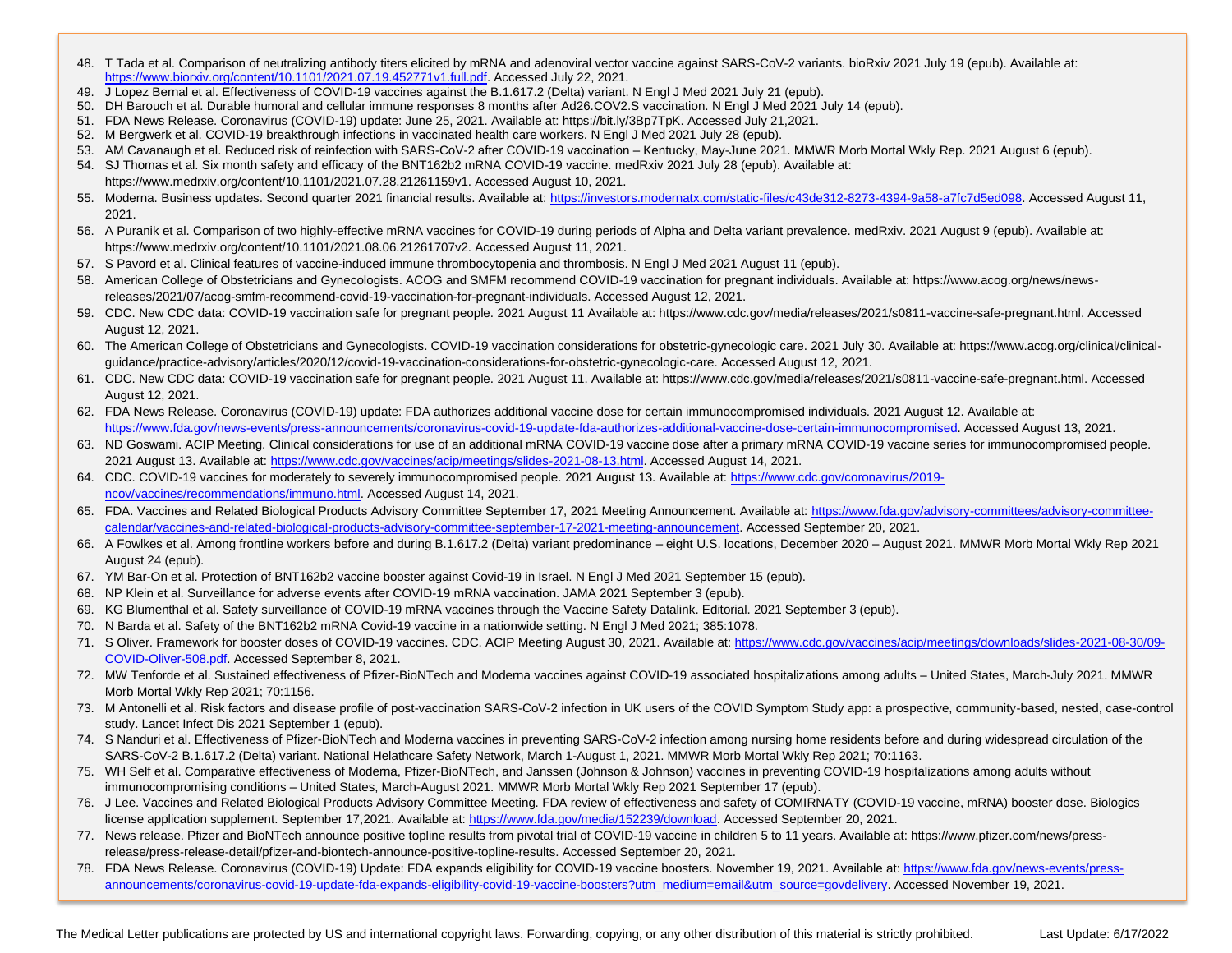- 79. News Release. Johnson & Johnson announces real-world evidence and phase 3 data confirming strong and long-lasting protection of single-shot COVID-19 vaccine in the U.S. September 21, 2021. Available at: https://www.jnj.com/johnson-johnson-announces-real-world-evidence-and-phase-3-data-confirming-strong-and-long-lasting-protection-of-single-shot-covid-19-vaccine-in-the-us. Accessed September 23, 2021.
- 80. JM Polinski et al. Effectiveness of the single-dose Ad26.COV2.S COVID vaccine. medRxiv 2021 September 16. Available at: https://www.medrxiv.org/content/10.1101/2021.09.10.21263385v2. Accessed September 23, 2021.
- 81. CDC. COVID-19 Vaccine Booster Shots. November 19, 2021. Available at: https://www.cdc.gov/coronavirus/2019-ncov/vaccines/booster-shot.html. Accessed November 20, 2021.
- 82. SY Tartof et al. Effectiveness of mRNA BNT162b2 COVID-19 vaccine up to 6 months in a large integrated health system in the USA: a retrospective cohort study. Lancet 2021 October 4 (epub).
- 83. News Release. King County statement on resident who died of rare vaccine-related blood clot. October 5, 2021. Available at: https://publichealthinsider.com/2021/10/05/king-county-statement-onresident-who-died-of-rare-vaccine-related-blood-clot/. Accessed October 7, 2021.
- 84. AM Hause et al. Safety monitoring of an additional dose of COVID-19 vaccine United States, August 12-September 19, 2021. MMWR Morb Mortal Wkly Rep 2021; 70:1379.
- 85. FDA. Vaccines and Related Biological Products Advisory Committee October 14-15, 2021 Meeting Announcement. Available at: https://www.fda.gov/advisory-committees/advisory-committeecalendar/vaccines-and-related-biological-products-advisory-committee-october-14-15-2021-meeting-announcement. Accessed October 14, 2021.
- 86. RL Atmar et al. Heterologous SARS-CoV-2 booster vaccinations preliminary report. medRxiv 2021 October 13. Available at: https://www.medrxiv.org/content/10.1101/2021.10.10.21264827v1.full.pdf. Accessed October 17, 2021.
- 87. News Release. FDA. Coronavirus (COVID-19) update: FDA takes additional actions on the use of a booster dose for COVID-19 vaccines. Available at: https://www.fda.gov/news-events/pressannouncements/coronavirus-covid-19-update-fda-takes-additional-actions-use-booster-dose-covid-19-vaccines?utm\_medium=email&utm\_source=govdelivery. Accessed October 20, 2021.
- 88. News Release. CDC expands eligibility for COVID-19 booster shots. October 21, 2021. Available at: https://www.cdc.gov/media/releases/2021/p1021-covid-booster.html. Accessed October 22, 2021.
- 89. EB Walter et al. Evaluation of the BNT162b2 Covid-19 vaccine in children 5 to 11 years of age. N Engl J Med 2021 November 9 (epub).
- 90. News Release. Moderna announces positive top line data from phase 2/3 study of COVID-19 vaccine in children 6 to 11 years of age. October 25, 2021. Available at: https://investors.modernatx.com/news-releases/news-release-details/moderna-announces-positive-top-line-data-phase-23-study-covid-19. Accessed October 28, 2021.
- ntips://investors.modernarx.com/news-releases/news-release-details/moderna-announces-positive-top-line-data-phase-z3-study-covid-19. Accessed October 26, 2021.<br>91. News Release. FDA authorizes Pfizer/BioNTech COVID-19 vacc events/press-announcements/fda-authorizes-pfizer-biontech-covid-19-vaccine-emergency-use-children-5-through-11-years-age. Accessed October 29, 2021.
- 92. CH Bozio et al. Laboratory-confirmed COVID-19 among adults hospitalized with COVID-19-like illness with infection-induced or mRNA vaccine-induced SARS-CoV-2 immunity nine states, January-September 2021. MMWR Morb Mortal Wkly Rep 2021 October 29 (epub).
- 93. News Release. CDC recommends pediatric COVID-19 vaccine for children 5 to 11 years. Available at: https://www.cdc.gov/media/releases/2021/s1102-PediatricCOVID-19Vaccine.html. Accessed November 2, 2021.
- 94. A Singanayagam et al. Community transmission and viral load kinetics of the SARS-CoV-2 delta (B.1.617.2) variant in vaccinated and unvaccinated individuals in the UK: a prospective,<br>Sacrivative Laterated the Corrective longitudinal, cohort study. 2021 October 29 (epub).
- ation megacumum, concretacy, exerciting correct as (epiny.<br>95. N Dagan et al. Adverse effects after BNT162b2 vaccine and SARS-CoV-2 infection, according to age and sex. 2021 October 27 (epub).
- 96. SM Olson et al. Effectiveness of Pfizer-BioNTech mRNA vaccination against COVID-19 hospitalization among persons aged 12-18 years United States, June-September 2021. MMWR Morb Mortal Wkly 2021; 70:1483.
- 97. News Release. CDC expands COVID-19 booster recommendations. November 29, 2021. Available at: https://www.cdc.gov/media/releases/2021/s1129-booster-recommendations.html. Accessed November 30, 2021.
- 98. BA Dickerman et al. Comparative effectiveness of BNT162b2 and mRNA-1273 vaccines in U.S. veterans. N Engl J Med 2021 December 1 (epub).
- 99. ES Rosenberg et al. Covid-19 vaccine effectiveness in New York State. N Engl J Med 2021 December 1 (epub).
- 100. MG Thompson et al. Effectiveness of a third dose of mRNA vaccines against COVID-19-associated emergency department and urgent care encounters and hospitalizations among adults during periods of Delta and Omicron variant predominance – VISION Network, 10 states, August 2021-January 2022. MMWR Morb Mortal Wkly Rep 2022 January 21 (epub).
- 101. FDA News Release. Coronavirus (COVID-19) update: FDA expands eligibility for Pfizer-BioNTech COVID-19 booster dose to 16- and 17-year-olds. December 9, 2021. Available at: https://www.fda.gov/news-events/press-announcements/coronavirus-covid-19-update-fda-expands-eligibility-pfizer-biontech-covid-19-booster-dose-16-and-17. Accessed December 9, 2021.
- 102. News Release. CDC expands COVID-19 booster recommendations to 16- and 17-year-olds. December 9, 2021. Available at: https://www.cdc.gov/media/releases/2021/s1208-16-17 booster.html. Accessed December 9, 2021.
- 103. News Release. Pfizer and BioNTech provide update on Omicron variant. December 8, 2021. Available at: https://www.pfizer.com/news/press-release/press-release-detail/pfizer-and-biontechprovide-update-omicron-variant. Accessed December 16, 2021.
- 104. UK Health Security Agency. SARS-CoV-2 variants of concern and variants under investigation in England. Technical briefing 31. 10 December 2021. Available at: https://assets.publishing.service.gov.uk/government/uploads/system/uploads/attachment\_data/file/1040076/Technical\_Briefing\_31.pdf. Accessed December 16, 2021.
- 105. W Dejnirattisai et al. Reduced neutralisation of SARS-CoV-2 Omicron-B.1.1.529 variant by post-immunisation serum. medRxiv 2021 December 11 (epub).
- 106. N Doria-Rose et al. Booster of mRNA-1273 vaccine reduces SARS-CoV-2 Omicron escape from neutralizing antibodies. medRxiv 2021 December 15 (epub).
- 107. News Release. Pfizer and BioNTech provide update on ongoing studies of COVID-19 vaccine. December 17, 2021. Available at: https://www.pfizer.com/news/press-release/press-releasedetail/pfizer-and-biontech-provide-update-ongoing-studies-covid-19. Accessed December 20, 2021.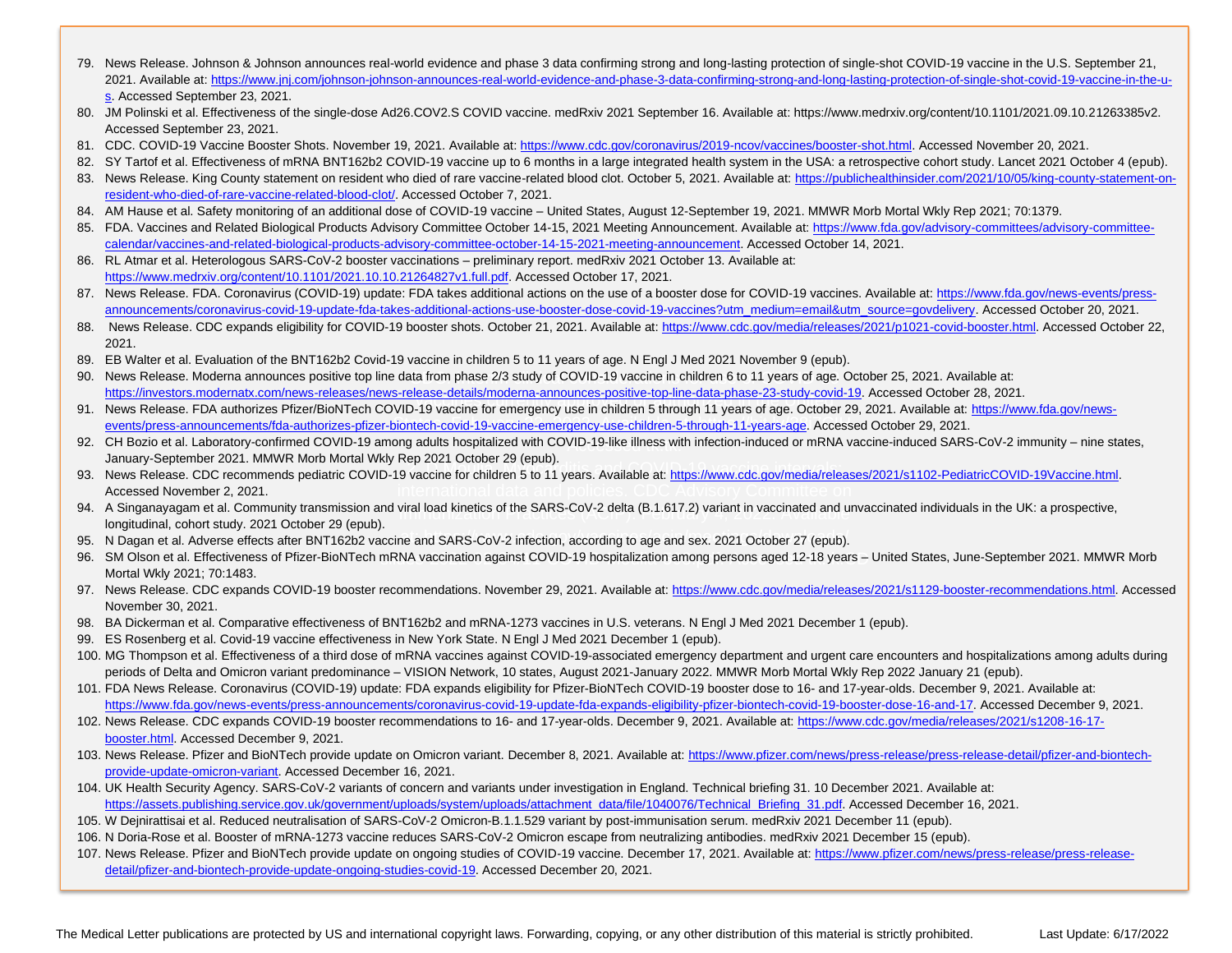- 108. News Release. Moderna announces preliminary booster data and updates strategy to address Omicron variant. December 20, 2021. Available at: https://investors.modernatx.com/news/newsdetails/2021/Moderna-Announces-Preliminary-Booster-Data-and-Updates-Strategy-to-Address-Omicron-Variant/default.aspx. Accessed December 21, 2021.
- 109. FDA News Release. Coronavirus (COVID-19) update: FDA takes multiple actions to expand use of Pfizer-BioNTech COVID-19 vaccine. January 3, 2022. Available at: https://www.fda.gov/newsevents/press-announcements/coronavirus-covid-19-update-fda-takes-multiple-actions-expand-use-pfizer-biontech-covid-19-vaccine. Accessed January 3, 2022.
- 110. News Release. CDC strengthens recommendations and expands eligibility for COVID-19 booster shots. May 19,2022. Available at: https://www.cdc.gov/media/releases/2022/s0519-covidbooster-acip.html. Accessed 5/20/2022.
- 111. FDA News Release. Coronavirus (COVID-19) update: FDA shortens interval for booster dose of Moderna COVID-19 vaccine to five months. Available at: https://www.fda.gov/news-events/pressannouncements/coronavirus-covid-19-update-fda-shortens-interval-booster-dose-moderna-covid-19-vaccine-five-months?utm\_medium=email&utm\_source=govdelivery. Accessed January 7, 2022.
- 112. CDC. Interim clinical considerations for use of COVID-19 vaccines currently approved or authorized in the United States. Available at: https://www.cdc.gov/vaccines/covid-19/clinicalconsiderations/covid-19-vaccines-us.html#vaccination-people-immunocompromised. Accessed February 15, 2022.
- 113. CDC. Interim clinical considerations for use of COVID-19 vaccines currently approved or authorized in the United States. February 22, 2022. Available at: https://www.cdc.gov/vaccines/covid-19/clinical-considerations/covid-19-vaccines-us.html?CDC\_AA\_refVal=https%3A%2F%2Fwww.cdc.gov%2Fvaccines%2Fcovid-19%2Finfo-by-product%2Fclinical-considerations.html. Accessed February 25, 2022.
- rebruary 25, 2022.<br>114. D Moulia. Myocarditis and COVID-19 vaccine intervals: international data and policies. CDC Advisory Committee on Immunization Practices (ACIP). February 4, 2022. Available at: https://www.cdc.gov/vaccines/acip/meetings/downloads/slides-2022-02-04/11-COVID-Moulia-508.pdf. Accessed February 25, 2022.
- 115. FDA News Release. Coronavirus (COVID-19) Update: FDA authorizes second booster dose of two COVID-19 vaccines for older and immunocompromised individuals. March 29, 2022. Available at: https://www.fda.gov/news-events/press-announcements/coronavirus-covid-19-update-fda-authorizes-second-booster-dose-two-covid-19-vaccines-older-and. Accessed March 29, 2022.
- 116. FDA News Release. Coronavirus (COVID-19) Update: FDA limits use of Janssen COVID-19 vaccine to certain individuals. May 5, 2022. Available at: https://www.fda.gov/news-events/pressannouncements/coronavirus-covid-19-update-fda-limits-use-janssen-covid-19-vaccine-certain-individuals. Accessed May 6, 2022.
- 117. R Wisch. FDA/CBER. Vaccines and Related Biological Products Advisory Committee meeting. FDA review of effectiveness and safety of Moderna COVID-19 vaccine in children 6 months through 5 years of age. Emergency Use Authorization Amendment. June 15, 2022. Available at: https://www.fda.gov/media/159254/download. Accessed June 17, 2022.
- 118. R Zhang. FDA/CBER. Vaccines and Related Biological Products Advisory Committee meeting. FDA review of effectiveness and safety of Moderna COVID-19 vaccine in children 6 through 17 years of age. Emergency Use Authorization Amendment. June 14, 2022. Available at: https://www.fda.gov/media/159223/download. Accessed June 17, 2022.
- 119. S Wollersheim. FDA/CBER. Vaccines and Related Biological Products Advisory Committee meeting. FDA review of the effectiveness and safety of Pfizer-BioNTech COVID-19 vaccine in children 6 months through 4 years of age. Emergency Use Authorization amendment. June 15, 2022. Available at: https://www.fda.gov/media/159255/download. Accessed June 17, 2022.
- 120. FDA News Release. Coronavirus (COVID-19) Update: FDA authorizes Moderna and Pfizer-BioNTech COVID-19 vaccines for children down to 6 months of age. June 17, 2022. Available at: https://www.fda.gov/news-events/press-announcements/coronavirus-covid-19-update-fda-authorizes-moderna-and-pfizer-biontech-covid-19-vaccines-children. Accessed June 17, 2022.

**To support more content like this,**

**please consider making a donation\* or becoming a subscriber.**

## **The Medical Letter** ®

## **Because the source matters.**

The Medical Letter is a nonprofit organization<sup>\*</sup> that relies solely on subscription fees and donations to support our mission of providing objective, practical, and timely information on drugs and therapeutics.

> Our work relies on support from people like you who value credible, unbiased drug information that is free of any commercial interest.

### **Subscribe for less than \$3/week.**

\* Medical Letter, Inc. (EIN: 13-1881832) is a nonprofit, tax-exempt organization under Section 501(C)(3) of the Internal Revenue Code. Donations are tax-deductible as allowed by law.